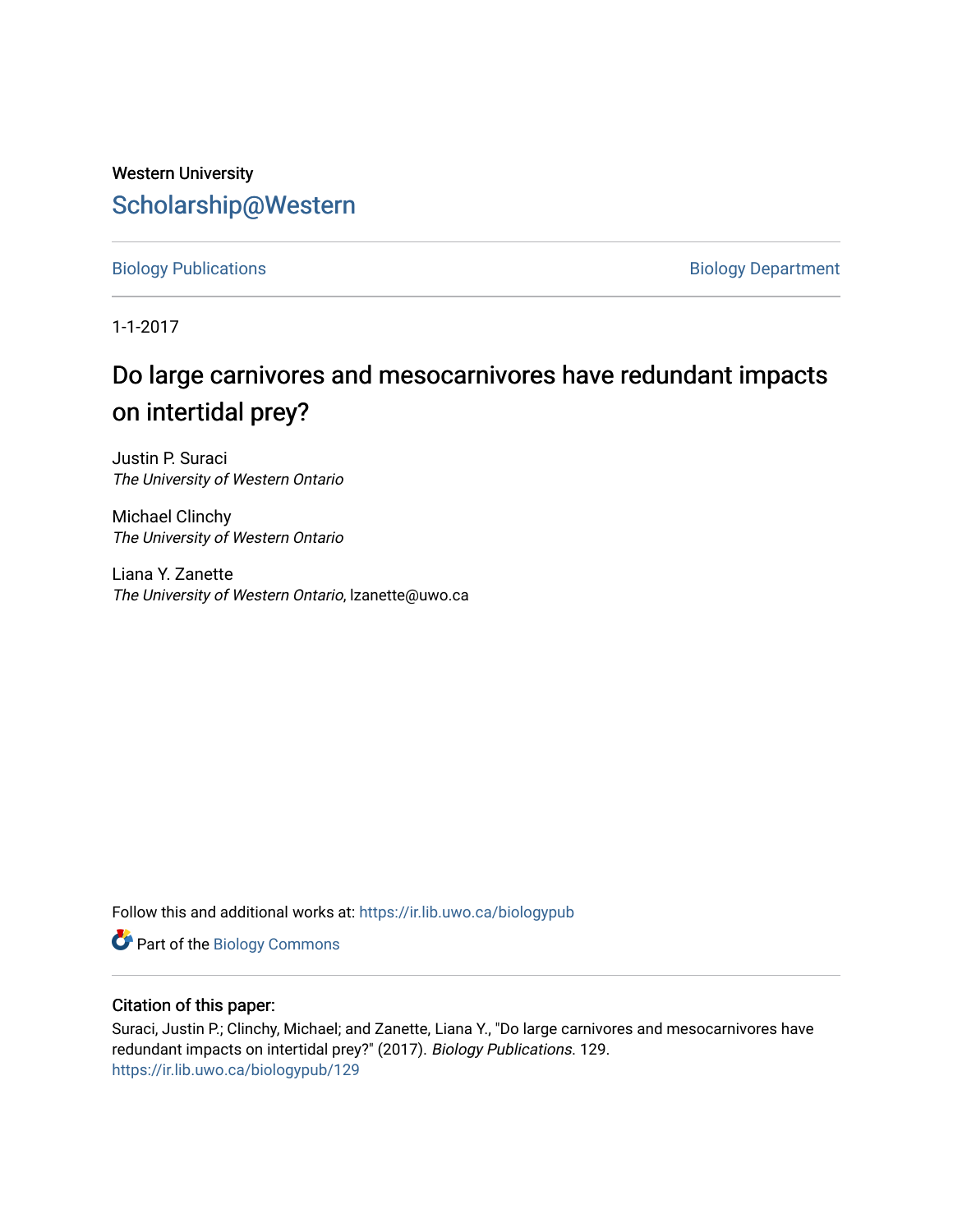

# **OPEN ACCESS**

**Citation:** Suraci JP, Clinchy M, Zanette LY (2017) Do Large Carnivores and Mesocarnivores Have Redundant Impacts on Intertidal Prey? PLoS ONE 12(1): e0170255. doi:10.1371/journal. pone.0170255

**Editor:** Maura (Gee) Geraldine Chapman, University of Sydney, AUSTRALIA

**Received:** September 12, 2016

**Accepted:** December 30, 2016

**Published:** January 13, 2017

**Copyright:** © 2017 Suraci et al. This is an open access article distributed under the terms of the Creative Commons [Attribution](http://creativecommons.org/licenses/by/4.0/) License, which permits unrestricted use, distribution, and reproduction in any medium, provided the original author and source are credited.

**Data Availability Statement:** All relevant data are contained within the paper [\(Table](#page-5-0) 1) and the Supporting Information (S1 [Data\)](#page-15-0).

**Funding:** Funding was provided by Natural Sciences and Engineering Research Council grants to MC, and LYZ; and a Natural Sciences and Engineering Research Council Industrial Postgraduate Scholarship to JPS. The funders had no role in study design, data collection and analysis, decision to publish, or preparation of the manuscript.

<span id="page-1-0"></span>RESEARCH ARTICLE

# Do Large Carnivores and Mesocarnivores Have Redundant Impacts on Intertidal Prey?

# ${\sf J}$ ustin P. Suraci<sup>1,2¤</sup> \*, Michael Clinchy<sup>1</sup>, Liana Y. Zanette<sup>1</sup>

**1** Department of Biology, Western University, London, ON, Canada, **2** Raincoast Conservation Foundation, Sidney, BC, Canada

¤ Current address: Environmental Studies Department, University of California Santa Cruz, Santa Cruz, CA, United States of America

\* justin.suraci@gmail.com

# Abstract

The presence of large carnivores can affect lower trophic levels by suppressing mesocarnivores and reducing their impacts on prey. The mesopredator release hypothesis therefore predicts prey abundance will be higher where large carnivores are present, but this prediction assumes limited dietary overlap between large and mesocarnivores. Where dietary overlap is high, e.g., among omnivorous carnivore species, or where prey are relatively easily accessible, the potential exists for large and mesocarnivores to have redundant impacts on prey, though this possibility has not been explored. The intertidal community represents a potentially important but poorly studied resource for coastal carnivore populations, and one for which dietary overlap between carnivores may be high. To evaluate usage of the intertidal community by coastal carnivores and the potential for redundancy between large and mesocarnivores, we surveyed (i) intertidal prey abundance (crabs and fish) and (ii) the abundance and activity of large carnivores (predominantly black bears) and mesocarnivores (raccoons and mink) in an area with an intact carnivore community in coastal British Columbia, Canada. Overall carnivore activity was strongly related to intertidal prey availability. Notably, this relationship was not contingent on carnivore species identity, suggestive of redundancy–high intertidal prey availability was associated with either greater large carnivore activity or greater mesocarnivore activity. We then compared intertidal prey abundances in this intact system, in which bears dominate, with those in a nearby system where bears and other large carnivores have been extirpated, and raccoons are the primary intertidal predator. We found significant similarities in intertidal species abundances, providing additional evidence for redundancy between large (bear) and mesocarnivore (raccoon) impacts on intertidal prey. Taken together, our results indicate that intertidal prey shape habitat use and competition among coastal carnivores, and raise the interesting possibility of redundancy between mesocarnivores and large carnivores in their role as intertidal top predators.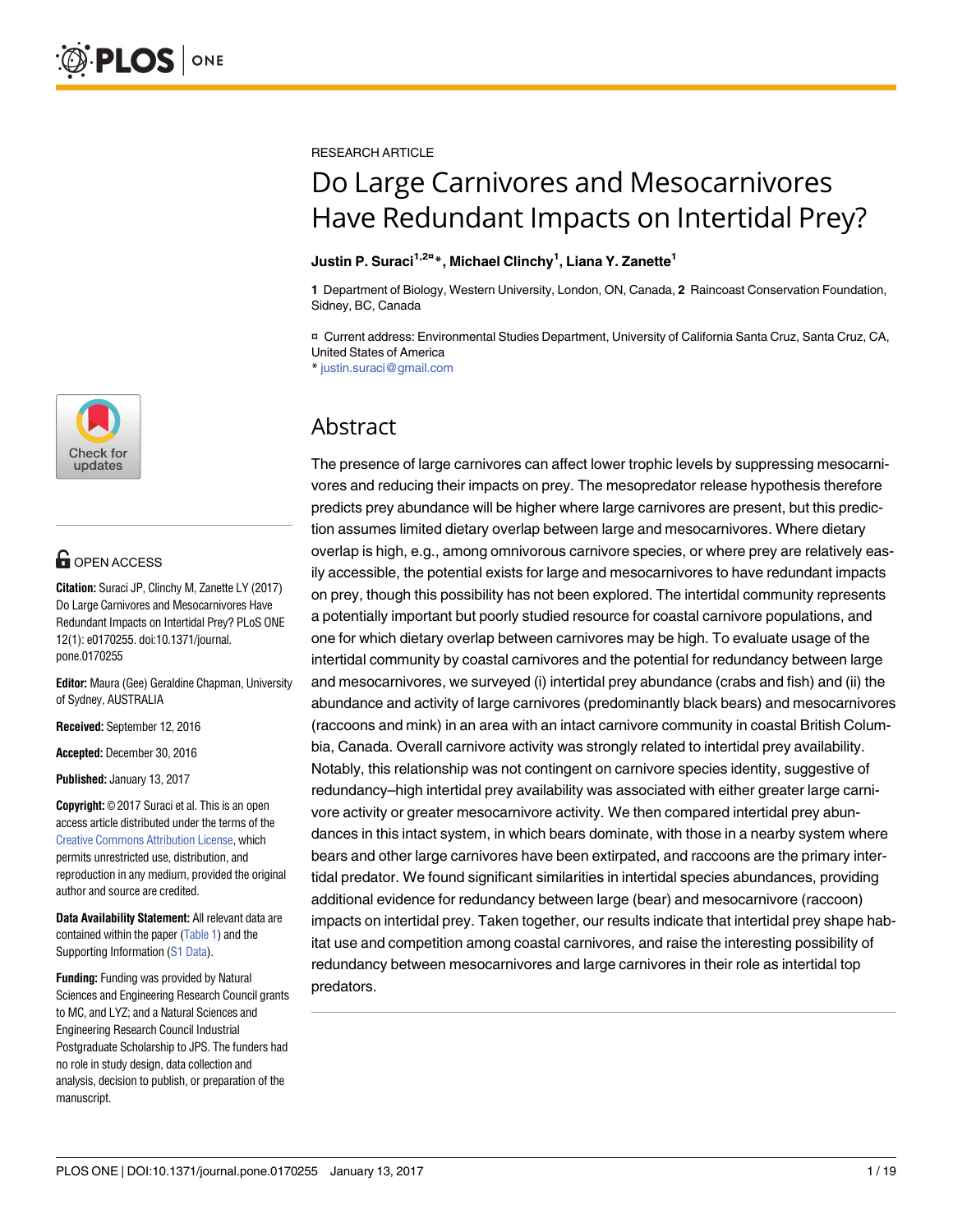<span id="page-2-0"></span>

**Competing Interests:** The authors have declared that no competing interests exist.

#### **Introduction**

The structure of mammalian carnivore communities (i.e., the relative abundance of large carnivores and mesocarnivores) can be a major determinant of species abundance across food webs. Because large carnivores suppress mesocarnivore foraging, the community of species that mesocarnivores eat may differ substantially depending on the presence or absence of large carnivores  $[1–5]$ . Thus, the mesopredator release hypothesis  $[6,7]$  $[6,7]$  predicts that prey abundance and diversity will be higher where large carnivore abundance is high, relative to where large carnivores have been reduced or extirpated. This prediction will hold when dietary overlap between large carnivores and mesocarnivores is limited, for instance, when considering large carnivore populations (e.g., many continental populations of wolves *Canis lupus* and cougars *Puma concolor*) that depend primarily on large ungulate prey [[8](#page-17-0)–[10](#page-17-0)], and thus exhibit narrower diets than sympatric mesocarnivores, which tend to be more omnivorous [\[11,12](#page-17-0)].

The consequences for the prey community are less clear when both large carnivores and mesocarnivores compete for the same resources. Intraguild predation theory suggests that predator species subject to suppression by and competition with a dominant predator may be more efficient at exploiting a shared resource  $[13-15]$ , and thus the presence of large carnivores may benefit shared prey by suppressing the foraging of more efficient mesocarnivores. Alternatively, different carnivore species may be largely redundant in their impacts on prey, in which case differences in the carnivore community would be expected to have only minimal effects on prey abundance. Functional redundancy occurs when adding one or more species to a functional group does not substantially affect that group's role in the community [\[16–19](#page-17-0)], and has been considered in assessing the impacts of multiple large carnivore species on shared ungulate prey  $[20,21]$  $[20,21]$ . However, the potential for redundancy has not been considered in studies of mammalian mesopredator release, which, as noted above, typically focus on large carnivore and mesocarnivore species with limited dietary overlap [\[3,6,7,11\]](#page-17-0), and thus often detect substantial differences in the prey community in the presence and absence of large carnivores (e.g., [[3](#page-17-0),[4](#page-17-0)]). Yet when large carnivores and mesocarnivores utilize the same resources, little change in the shared prey community may be expected if the potential exists for released mesocarnivores to assume the functional role of an extirpated large carnivore, e.g., through increased abundance and/or per capita impacts on prey [\[22–](#page-17-0)[24](#page-18-0)], as has been demonstrated among invertebrate predators [[19](#page-17-0)]. This may be particularly likely when the carnivore community contains highly omnivorous large carnivores and mesocarnivores with substantial dietary overlap [\[25,26](#page-18-0)]

For populations living at the terrestrial-marine interface, the potential for dietary overlap between carnivore species may be high. Marine derived foods, ranging from spawning fish to marine mammal carcasses, provide a major source of energy and nutrients to many coastal carnivore populations [\[18,](#page-17-0)[27](#page-18-0)–[29\]](#page-18-0), a notable example being that of Pacific salmon (*Oncorhynchus* spp.), which are consumed by a large number of carnivore species across the Pacific coast of North America every year during annual salmon runs [\[30–33](#page-18-0)]. Salmon are a particularly important food source for large carnivores–wolves [\[9,](#page-17-0)[29\]](#page-18-0) and bears (*Ursus* spp.; [[33](#page-18-0)– [35\]](#page-18-0))–which, due to dietary overlap, may compete strongly for salmon in some areas [\[29\]](#page-18-0), and whose movement of salmon carcasses away from spawning streams has widespread ecosystem-level effects, spreading marine-derived nutrients throughout the terrestrial community [\[31,32\]](#page-18-0). The abundant invertebrates and small fish that are year-round residents in rocky intertidal and shallow subtidal habitats (hereafter referred to as "intertidal prey") represent a similarly rich food source for coastal carnivore populations, and omnivorous foragers such as black bears (*Ursus americanus*) and raccoons (*Procyon lotor*), as well as largely aquatic foragers such as American mink (*Neovison vison*), overlap in their use of these intertidal prey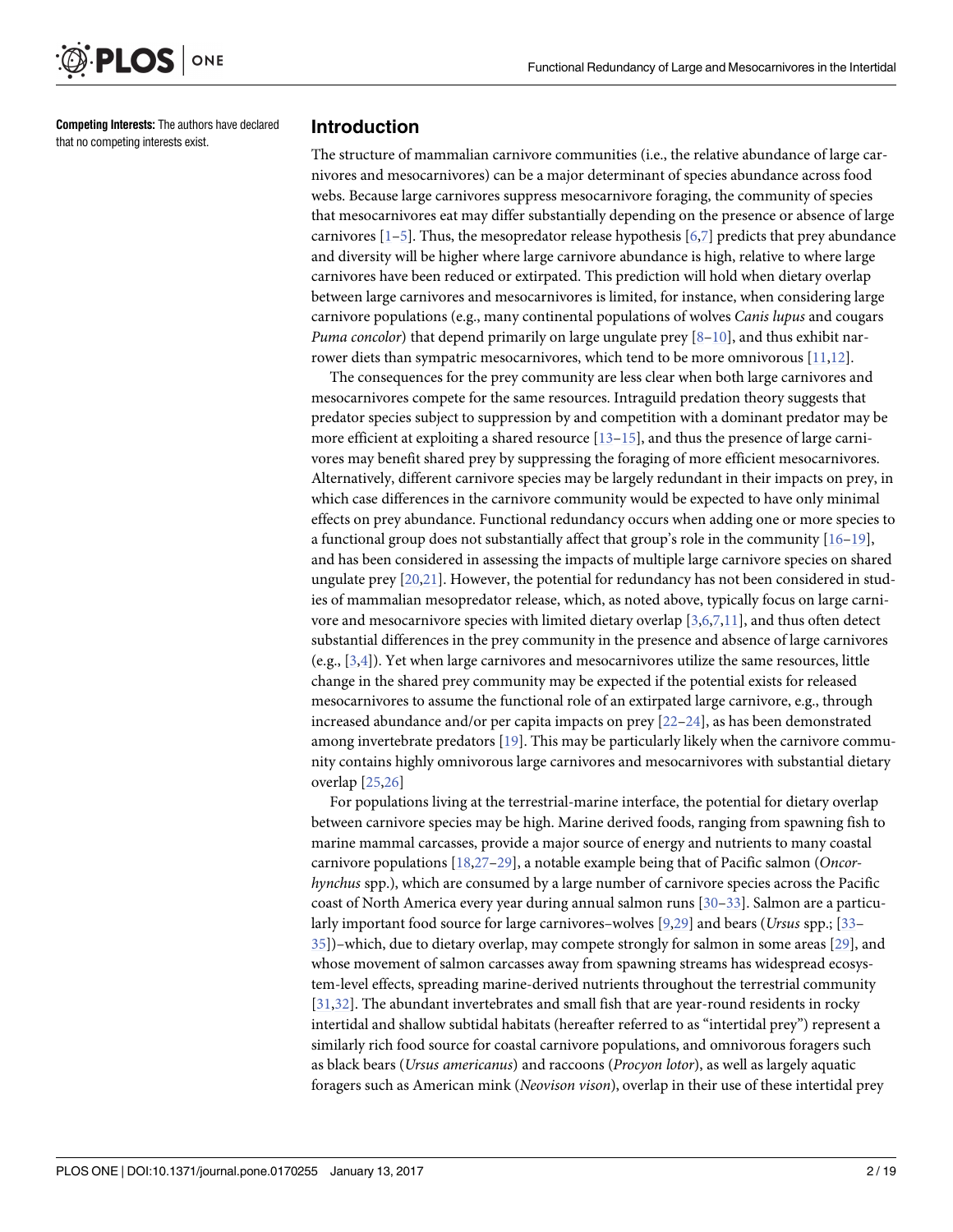<span id="page-3-0"></span>[\[28,30,36](#page-18-0)–[38](#page-18-0)]. However, unlike the well-described salmon-carnivore relationship, surprisingly few studies have gone beyond simply describing carnivore use of intertidal prey [[28](#page-18-0)], providing a limited understanding of the ecological importance of this interaction, i.e., whether the availability of intertidal prey affects the terrestrial carnivore community and whether carnivore foraging in turn impacts intertidal prey.

In one of the only studies to consider the impacts of a mammalian carnivore on intertidal prey, Suraci et al. [\[5](#page-17-0)] experimentally demonstrated that carnivore foraging can indeed have widespread effects across the intertidal community, sharply reducing the abundance of the carnivore's intertidal prey, and, through predation on other intertidal predators (e.g., crabs), cause further cascading effects on species not directly subject to carnivore predation [\[5](#page-17-0)[,36\]](#page-18-0). Thus, mammalian carnivores can act as top predators in intertidal communities. This research was conducted on mesocarnivore raccoons in a system (the Gulf Islands of British Columbia, Canada) from which all native large carnivores were extirpated by humans a century ago [[36](#page-18-0)], thereby releasing raccoons both from large carnivore predation, and from potential competition with large carnivores for access to intertidal resources. The mesopredator release hypothesis would predict that, where large carnivores persist, mesocarnivore impacts would be lessened and prey abundance would therefore be greater, but the relative abundance of intertidal prey in habitats with an intact carnivore community, i.e., one consisting of the full suite of large carnivores and mesocarnivores, remains unknown.

Here we examine the relationship between carnivores and intertidal prey in a coastal system supporting an intact carnivore community. Clayoquot Sound (hereafter "Clayoquot"), in British Columbia, Canada, supports three large carnivore species (black bears [hereafter, "bears"], wolves, and cougars), as well as several mesocarnivore species, including raccoons and mink [\[39\]](#page-18-0). With over 1,300 km of shoreline and many protected bays and inlets [[40](#page-18-0)], there is ample opportunity for carnivores here to exploit intertidal prey. Bears in Clayoquot regularly forage in intertidal habitats [\[40\]](#page-18-0), and have been observed to consume several of the same intertidal species (e.g., intertidal fish and shore crabs *Hemigrapsus* spp.; [[40](#page-18-0)]) known to be important prey for mesocarnivores (raccoons and mink; [\[30,36\]](#page-18-0)). Thus the potential exists for competition between large carnivores and mesocarnivores, and for redundancy in their impacts on intertidal prey (i.e., intertidal invertebrates and fish). In the present study we consider the interaction between the intertidal prey and coastal carnivore communities, showing that the availability of intertidal resources affects the distribution and community composition of carnivores that forage in the intertidal (hereafter, "intertidal carnivores"), but that the relative abundance of large carnivores and mesocarnivores at a site does not appear to affect intertidal prey, suggesting that redundancy in the impacts of different carnivore species may exist. We then compare intertidal prey abundances in Clayoquot with those in the nearby Gulf Islands, a system which lacks large carnivores [[36\]](#page-18-0), providing further evidence suggestive of redundancy between large carnivores and mesocarnivores in their impacts on intertidal prey.

# **Methods**

#### Overview and study area

Clayoquot is located on the remote central west coast of Vancouver Island, BC, Canada (49˚ 23' to 49°04' N, 126°13 to 125°45'). Terrestrial habitat in Clayoquot consists of old growth and second growth temperate rainforest dominated by coastal western hemlock (*Tsuga heterophylla*), and the adjacent shoreline is a complex of rocky intertidal and mudflat habitat. The present study covered approximately 156  $km<sup>2</sup>$  in the southeastern section of Clayoquot, occurring entirely within the Clayoquot Sound Biosphere Reserve, a UNESCO World Heritage Site.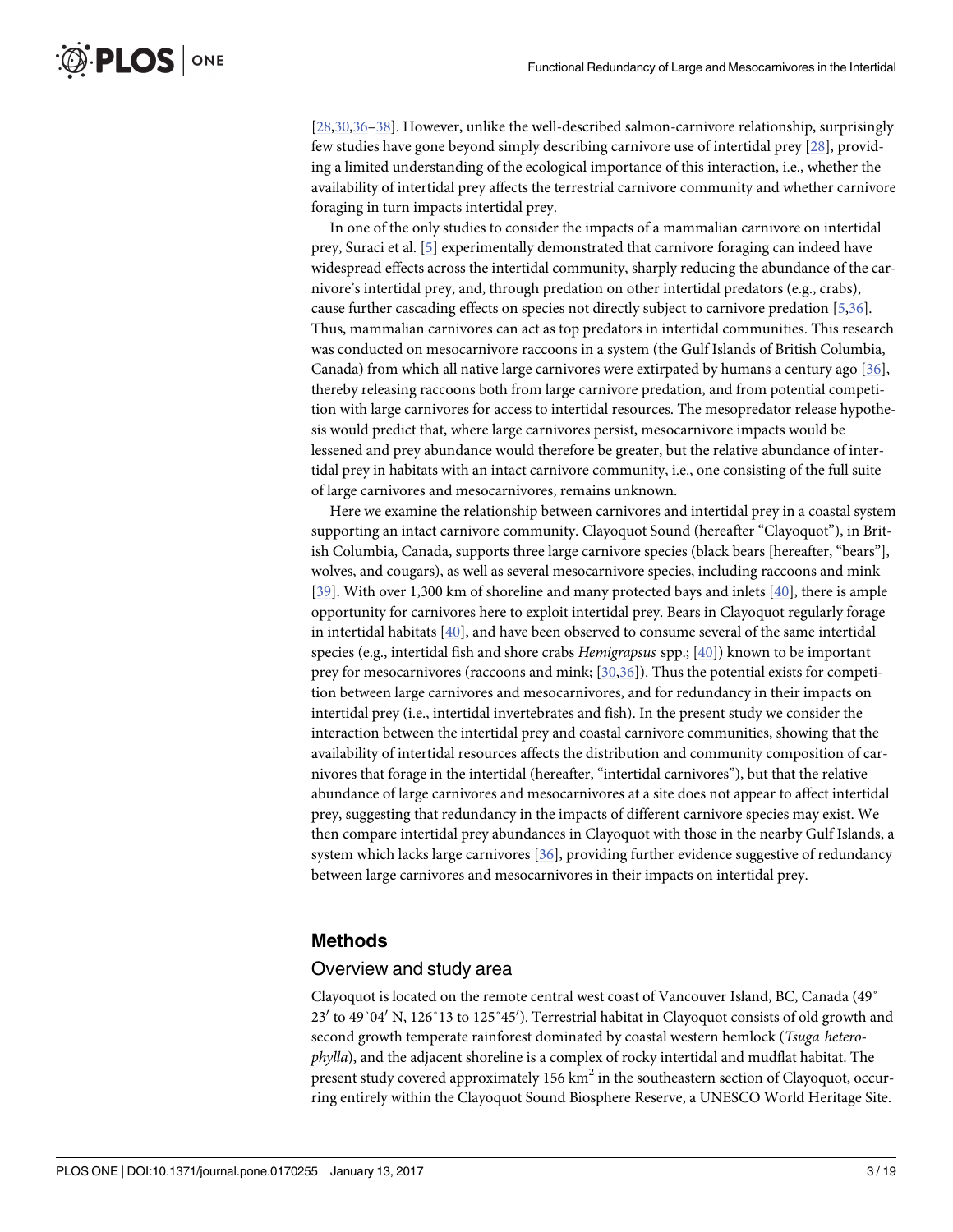<span id="page-4-0"></span>Ten shoreline sites, separated by an average minimum distance of 3.1 ( $\pm$  1.4 SD) km, were chosen based on the presence of cobble-boulder shoreline, an intertidal habitat type in which all of the large carnivore and mesocarnivore species noted above were observed during preliminary surveys, and which is known to be productive foraging habitat for many carnivore species, given the availability of intertidal invertebrates and fish [[30,36,40\]](#page-18-0). All sites were located in sheltered waters several kilometers from the open ocean. At each site we estimated (1) the relative abundance of large carnivores and mesocarnivores using camera traps and scat surveys, and (2) the availability of marine prey using intertidal quadrat sampling and shallow subtidal crab trapping.

# Carnivore relative abundance

At each site, we deployed three camera traps (Moultrie M-990i, Moultrie Products, LLC, USA), spaced 154  $(\pm 68 \text{ SD})$  m apart. Camera traps were set along the shoreline just above the high tide line (mean  $\pm$  SD distance to forest edge = 1.1  $\pm$  1.5 m) at an average height of 0.85 ( $\pm$  0.26 SD) m, and directed towards the water to be triggered by mammals foraging or transiting in the intertidal. We confirmed that aspects of camera set-up did not differ between sites in ways that could affect the ability of camera traps to capture images of carnivores in the intertidal, using Spearman's rank correlation to test whether site-level average values of four camera set-up properties were correlated with the number of carnivore images recorded per camera-day (minimum distance to a neighboring camera: *P* = 0.26, slope of shoreline on which the camera was set:  $P = 0.73$ , distance from the forest edge:  $P = 0.89$ , camera height:  $P = 0.56$ ). Two camera traps at each site were programmed to record photographs (3 photos per triggering event) and the third camera was programmed to record 90 s (day) or 30 s (night) videos. All cameras were programmed to retrigger after a 5 s delay. Camera traps were set between 14 June and 27 August 2015. At each site, the mean number of days during which at least one camera was active was 73.3 (range 71 to 75) d, resulting in a total of 733 camera-days across all sites. When quantifying the relative abundance of mammalian carnivores from camera trap images and videos, we considered recordings of a given species as independent occurrences only if they were separated by at least 60 min from recordings of the same species on any of the three cameras at a site (i.e., within a site, camera traps were considered to be non-independent). Preliminary review of camera trap records indicated that this 60 min cut-off minimized the likelihood of recounting the same individual passing in front of the camera trap multiple times during a single intertidal foraging bout, and is relatively conservative compared to the cut-off used in previous camera trap studies of mammalian carnivores [[5,](#page-17-0)[41,42\]](#page-18-0). In all results reported below, we express the relative abundance of carnivores as individuals per camera-day, where camera-days are the total number of days that at least one camera was active at a site [\(Table](#page-5-0) 1).

We conducted scat transects twice at each site between 01 July and 25 August 2015, with the two sampling occasions at a given site separated by at least 23 days (mean  $\pm$  SD = 32  $\pm$  8 d). Scat transects covered 1 km of shoreline, centered on the location of the camera traps, and were divided into two 500-m sections [[43](#page-18-0)]. Two researchers conducted all scat transects, with each individual searching one 500-m section on foot during each sampling occasion. Transects covered both the high shore, extending  $\sim$  5 m out from the forest edge, and the section of forest immediately adjacent to the shoreline, extending  $\sim$  15 m in from the tree line. For all mammal scats encountered, the researcher noted the species, along with an estimate of their certainty regarding species identification (high, medium, or low). Only scats identified with high or medium certainty were included in the analyses described below. Carnivore relative abundance estimates from scat transects were expressed as the number of scats encountered per 500 m [\(Table](#page-5-0) 1).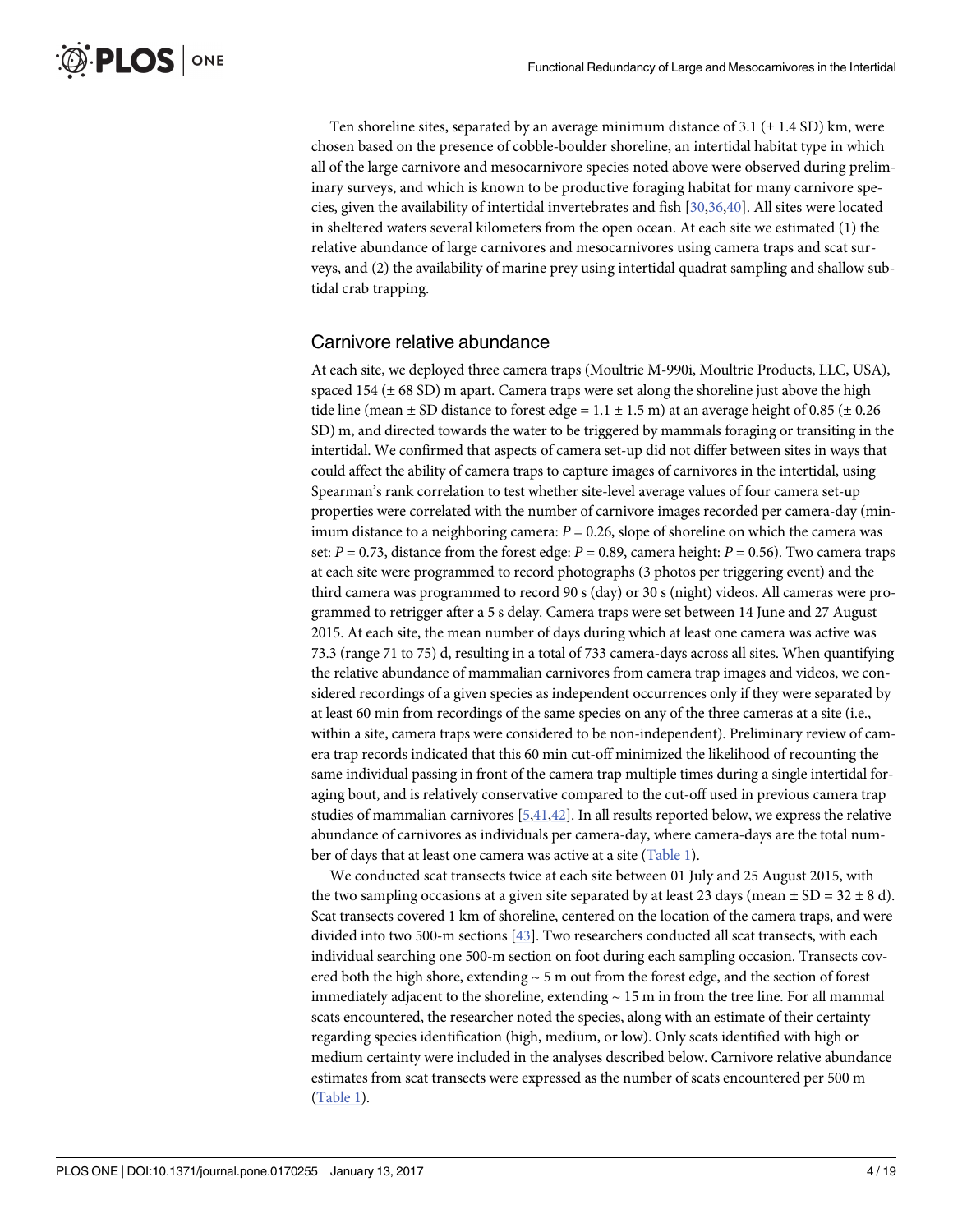<span id="page-5-0"></span>

| <b>Site</b>             | Individuals camera-day <sup>-1</sup> |             |             |                |             |                               |                                      | Scats 500 $m^{-1}$    |                      |                      |                       |                               |
|-------------------------|--------------------------------------|-------------|-------------|----------------|-------------|-------------------------------|--------------------------------------|-----------------------|----------------------|----------------------|-----------------------|-------------------------------|
|                         | <b>Black</b><br><b>Bear</b>          | Wolf        | Cougar      | Raccoon   Mink |             | <b>All Large</b><br>Carnivore | <b>All Meso-</b><br><b>Carnivore</b> | <b>Black</b><br>Bear  | Wolf                 | Raccoon              | <b>Mink</b>           | <b>All Meso-</b><br>Carnivore |
| Bear Bay                | 0.95                                 | $\mathbf 0$ | 0.01        | $\mathbf 0$    | 0.03        | 0.96                          | 0.03                                 | 14.0<br>$(\pm 6.81)$  | $\mathbf{0}$         | $\mathbf 0$          | 5.0<br>$(\pm 1.58)$   | $5.0 (\pm 1.58)$              |
| <b>Fundy Creek</b>      | 0.04                                 | $\Omega$    | 0.01        | 0.18           | 0.24        | 0.05                          | 0.42                                 | 0                     | $\Omega$             | 6.25<br>$(\pm 2.66)$ | 13.25<br>$(\pm 4.82)$ | $19.5 (\pm 5.30)$             |
| Grice Bay               | $\mathbf 0$                          | 0.31        | $\Omega$    | 0.01           | 0.07        | 0.31                          | 0.08                                 | $\mathbf 0$           | 0.25<br>$(\pm 0.25)$ | 0.25<br>$(\pm 0.25)$ | 4.75<br>$(\pm 0.48)$  | 5(±0.41)                      |
| Gunner Inlet            | 0.39                                 | 0           | $\mathbf 0$ | 0.01           | $\mathbf 0$ | 0.39                          | 0.01                                 | 6.25<br>$(\pm 2.02)$  | 0                    | 0                    | 2.0<br>$(\pm 1.08)$   | $2.0 (\pm 1.08)$              |
| <b>Indian Bay</b>       | 0.34                                 | 0.01        | 0           | 0.15           | 0.01        | 0.35                          | 0.16                                 | 4.25<br>$(\pm 1.25)$  | $\Omega$             | 0.5<br>$(\pm 0.29)$  | 4.25<br>$(\pm 1.38)$  | $4.75 (\pm 1.65)$             |
| <b>North</b><br>Fortune | 0.57                                 | $\mathbf 0$ | 0.01        | $\mathbf 0$    | 0.03        | 0.58                          | 0.03                                 | 13.25<br>$(\pm 4.33)$ | $\Omega$             | 0                    | 2.0<br>$(\pm 1.08)$   | $2.0 (\pm 1.08)$              |
| Orca Bay                | 1.37                                 | $\Omega$    | $\Omega$    | $\Omega$       | 0.03        | 1.37                          | 0.03                                 | 10.0<br>$(\pm 2.12)$  | $\mathbf{0}$         | $\mathbf 0$          | 3.0<br>$(\pm 1.41)$   | $3.0 (\pm 1.41)$              |
| Southeast<br>Meares     | $\mathbf 0$                          | 0           | $\mathbf 0$ | 0.08           | 0.26        | $\mathbf 0$                   | 0.35                                 | $\mathbf 0$           | $\Omega$             | 5.5<br>$(\pm 2.10)$  | 16.25<br>$(\pm 2.32)$ | 21.75 (±3.28)                 |
| Tofino Inlet            | 0.07                                 | 0           | $\mathbf 0$ | 0.11           | 0.01        | 0.07                          | 0.13                                 | 1.33<br>$(\pm 0.33)$  | 0                    | 1.0<br>$(\pm 0.58)$  | 2.33<br>$(\pm 1.33)$  | $3.33 \, (\pm 1.86)$          |
| Tranquil<br>Cove        | 0.33                                 | 0           | $\mathbf 0$ | 0.03           | 0.03        | 0.33                          | 0.06                                 | 3.25<br>$(\pm 1.11)$  | $\mathbf{0}$         | 0.25<br>$(\pm 0.25)$ | 1.0<br>$(\pm 0.41)$   | $1.25 (\pm 0.63)$             |

#### [Table](#page-1-0) 1. Relative abundance of large carnivores and mesocarnivores at the ten study sites, as determined by camera trapping and scat transects.

Relative abundance estimates from scat transects are presented as the mean (± SE) of four 500-m transect sections walked at each site.

doi:10.1371/journal.pone.0170255.t001

### Marine prey availability

Previous work in the Gulf Islands, BC, Canada (located off the southeast coast of Vancouver Island, approximately 140 km from our Clayoquot study sites) indicated that a suite of intertidal and shallow subtidal species, which occur in both the Gulf Islands and Clayoquot, are common prey items for mammalian carnivores foraging in the intertidal [\[36\]](#page-18-0), and observations in Clayoquot confirm that these prey items are also commonly used by bears in this region [\[40\]](#page-18-0). In estimating marine prey availability in Clayoqout, we therefore focused our sampling efforts on this suite of marine species, which includes shore crabs (*Hemigrapsus oregonensis* and *H*. *nudus*), prickleback fish (family Stichaeidae), and red rock crabs (*Cancer productus*). The abundance of shore crabs and prickleback fish was estimated using intertidal quadrat sampling, following methods described previously [\[5](#page-17-0)[,36\]](#page-18-0). Briefly, at each site we sam-pled ten 0.25 x 0.25 m<sup>2</sup> quadrats in both the high and mid intertidal zones (see [[36\]](#page-18-0) for a description of intertidal zones). Quadrats were spaced at 5-m intervals along a 50-m transect line that ran parallel to the water line, and all quadrat sampling was conducted within the section of shoreline covered by camera traps. Following Suraci et al. [[36](#page-18-0)], all shore crabs were grouped into three size classes based on carapace width: small  $\leq 1.3$  cm, medium =  $1.31-2.0$ cm, large *>* 2.0 cm. Previous work indicated that carnivore predation on shore crabs is largely restricted to the two larger size classes [[36](#page-18-0)], and we therefore focused our sampling efforts on medium and large shore crabs. Quadrat sampling took place between 03 June and 17 July 2015.

Following Suraci et al. [\[36\]](#page-18-0), we estimated the abundance of red rock crabs across 1 km of shoreline at each site (centered on the location of the camera traps) by setting ten collapsible mesh crab traps in the shallow subtidal zone, just below the lowest low water line. Traps were spaced at 100-m intervals, baited with ~200 g of frozen herring, and left in place for 24 hrs.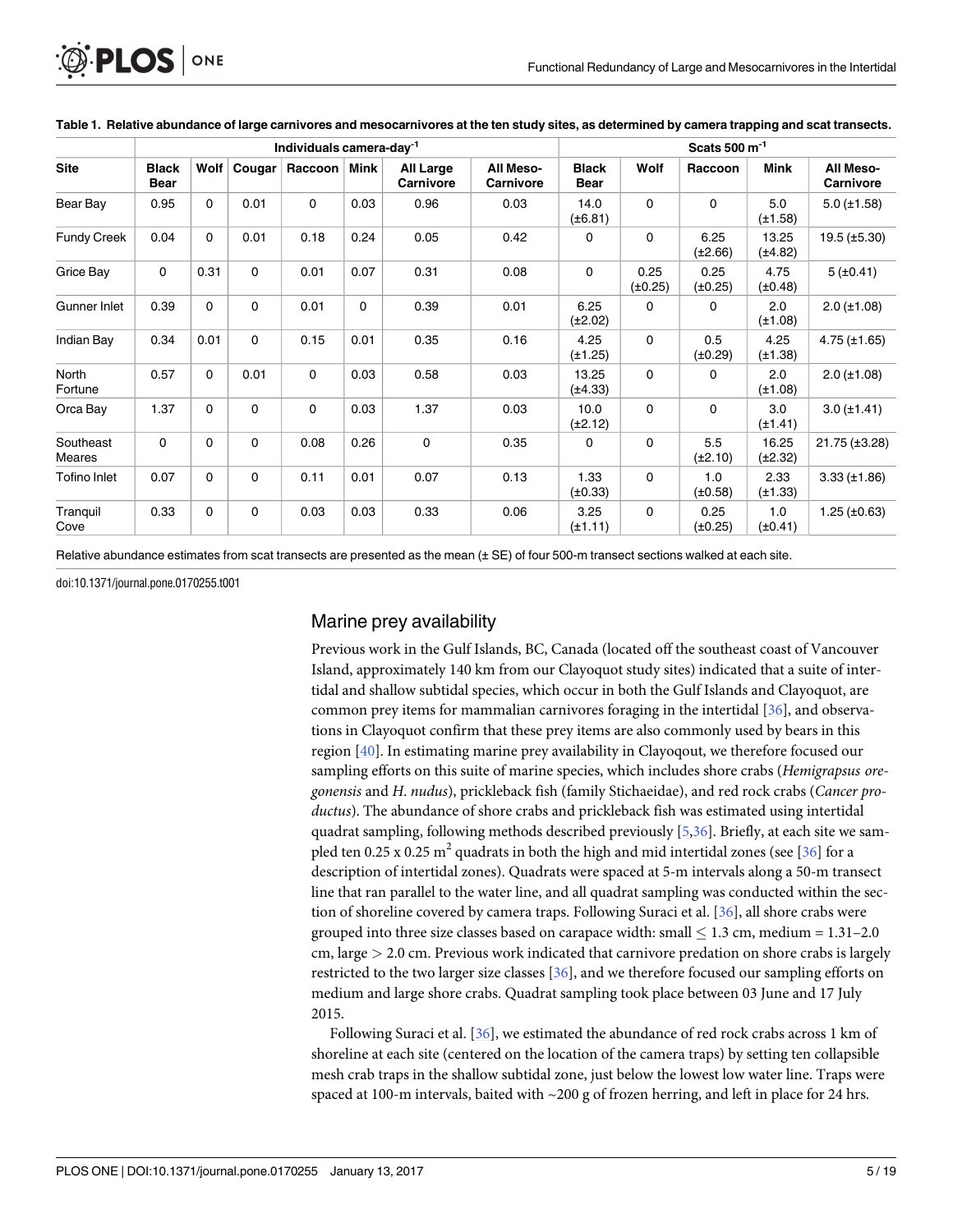<span id="page-6-0"></span>Red rock crabs undertake daily movements from the shallow subtidal into the intertidal [[44](#page-18-0)] where they become available to terrestrial mammalian predators, and we previously reported that raccoon predation on red rock crabs in the intertidal affects the size of the shallow subtidal population [\[5](#page-17-0)[,36\]](#page-18-0). The abundance of red rock crabs in the shallow subtidal thus provides a useful estimate of availability of red rock crabs to intertidal foraging carnivores. Crab trapping was performed between 02 June and 27 July 2015.

#### Ethics statement

All sampling was conducted in accordance with of the Canadian Council on Animal Care and approved by the University of Victoria Animal Care and Use Committee (protocol numbers 2015-004(1) and 2014-021(1)). Marine prey sampling was approved by Fisheries and Oceans Canada (scientific license number XR 108 2015). Fieldwork was carried out on public lands, on the traditional territory of the Tla-o-qui-aht First Nation (with permission from the Tla-oqui-aht Chief and Council), and within the Pacific Rim National Park Reserve (under permit number PRN-2015-18256).

#### Statistical analysis

**Large carnivore-mesocarnivore interactions.** For all models described below, model assumptions were checked using statistical tests for normality and homogeneity of variance, and model fit was visually inspected using residual versus fitted value plots and quantile–quantile plots  $[45]$ . All analyses were conducted in R  $[46]$ .

To investigate whether large carnivores may restrict mesocarnivore use of intertidal habitats in Clayoquot, we first tested for an effect of the relative abundance of large carnivores on mesocarnivore relative abundance using camera trap data (i.e., individuals per cameraday), treating sites  $(n = 10)$  as independent sampling units. We used generalized linear models (GLM) with a quasi-Poisson error distribution (to account for overdispersion in response variables [\[45](#page-18-0)]), using the total number of mesocarnivore recordings at a given site as our response variable, and including number of camera-days at the site as an offset to correct for sampling effort. The explanatory variable in all models was the number of large carnivores per camera-day. Four GLM analyses were performed with camera trap data. (1) We first analyzed the effect of all large carnivores (bears, wolves, and cougars) on all mesocarnivores (raccoons and mink) by pooling large carnivore and mesocarnivore recordings at a given site. As discussed below, bears were the numerically dominant large carnivore at most sites (indicated by both camera traps and scat transects) and are known to regularly exploit intertidal food [\[37](#page-18-0),[40](#page-18-0)]. Thus we also tested for an effect of bear relative abundance on the relative abundance of (2) all mesocarnivores, (3) just raccoons, and (4) just mink. The significance of the effect of large carnivore abundance in all quasi-Poisson GLM models was assessed using F-tests [[45\]](#page-18-0).

Large carnivores were detected at nine of the ten study sites and, as mentioned above, at most of these sites, bears were the numerically dominant large carnivore (see [Table](#page-5-0) 1 and [Results](#page-9-0)). The sole exception to this pattern was Grice Bay, one of only two sites at which bears were never detected. Grice Bay is the only site at which wolves were regularly recorded on camera traps ([Table](#page-5-0) 1), with one or two individual wolves being recorded on 20 occasions (approximately every 4 days) throughout the duration of the study. Wolves are known to prey heavily on mesocarnivores in Clayoquot [\[47\]](#page-18-0), and have been noted to harass and kill bears here and elsewhere [\[9](#page-17-0)[,48](#page-18-0)[–50\]](#page-19-0). Thus the absence of bears at Grice Bay may be attributable to the relatively high rates of wolf activity at this site, which may also affect habitat use by mesopredators. For this reason, the analyses of camera trap data that focused on interactions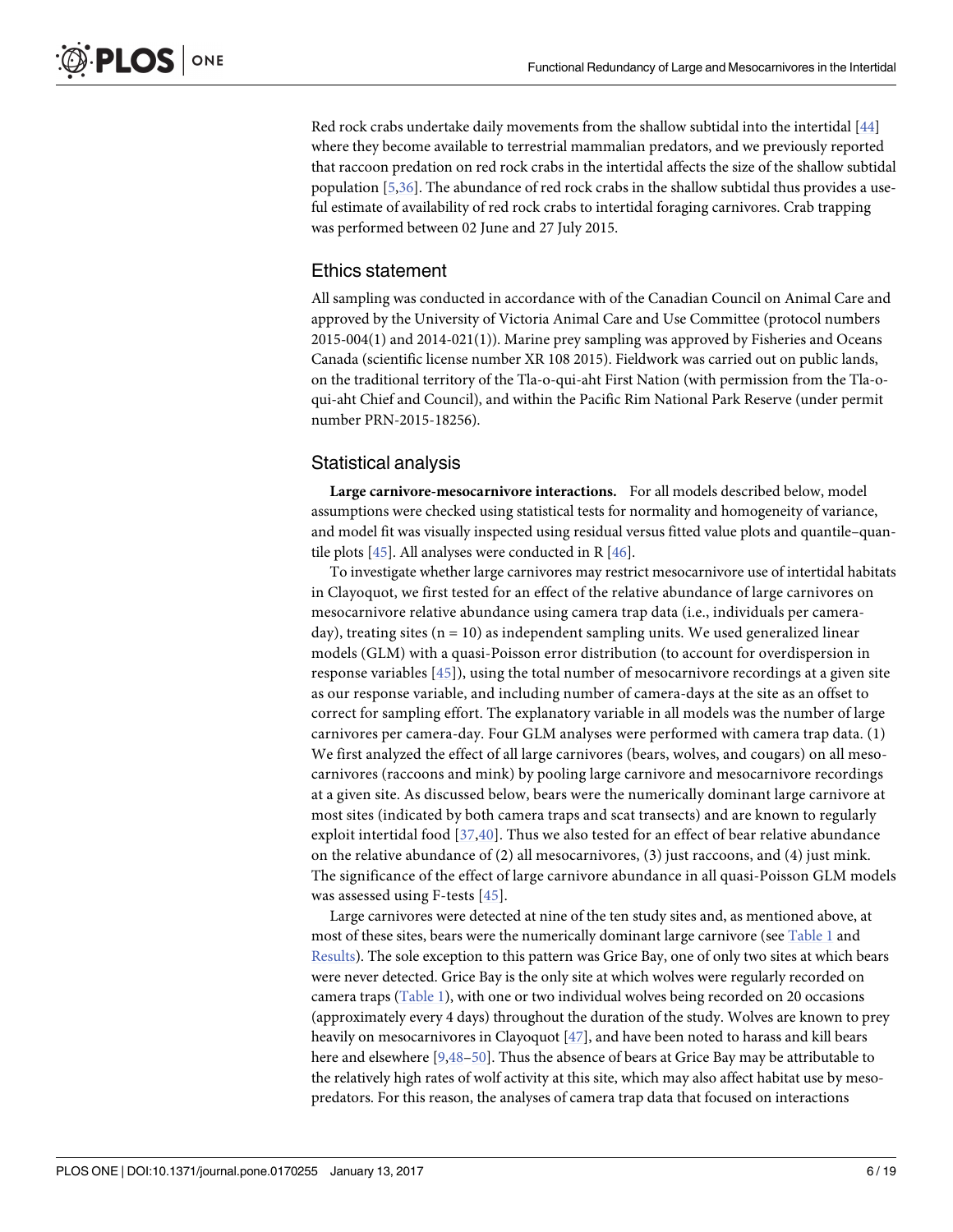<span id="page-7-0"></span>between bears and mesopredators (GLMs 2, 3, and 4 above) were run both with  $(n = 10$  sites) and without ( $n = 9$  sites) data from Grice Bay. Conclusions regarding the effects of bear relative abundance on mesopredator relative abundance were not affected by excluding Grice Bay (significance of bear abundance, as determined by F-tests, was unaffected). Nonetheless, given the potential confounding effect of high wolf activity at Grice Bay on both bear and mesocarnivore relative abundance at this site, we have chosen to present results below for models from which Grice Bay was excluded.

Scat transect data provides a complementary, but more coarse-scale estimate of carnivore relative abundance compared to that provided by camera traps, and was thus used solely to corroborate the general pattern of large carnivore and mesocarnivore relative abundance detected in camera trap data. Bear scats constituted all but one of the large carnivore scats detected (99.5% of 209 large carnivore scats; a single wolf scat was found at Grice Bay, [Table](#page-5-0) 1), and preliminary investigation of scat data suggested that the number of mesocarnivore scats showed a threshold effect in relation to bear abundance, being relatively high at sites at which no bear scats were found, and then dropping off quickly and remaining low at all sites where bear scats were present. We therefore tested for an effect of bear presence or absence (based on the presence or absence of scats) on the relative abundance of mesocarnivore scats detected, categorizing sites at which no bear scats were found as "bear-absent"  $(n = 3)$  and sites at which at least one bear scat was found as "bear-present" ( $n = 7$ ). Consistent with scat transects providing more coarse-scale data than camera traps, one of the study sites at which no bear scats were found (Fundy Creek) showed low but detectable bear activity on camera traps (0.4 bears per camera night, see [Table](#page-5-0) 1). However, to determine whether scat data corroborated the results of camera trap data, it was necessary to treat these two data sets separately, and Fundy Creek was therefore included as "bear-absent" in the scat analyses. Our response variable for these analyses consisted of the number of mesocarnivore scats encountered on each of two 500-m transect sections at a site, each of which was sampled on two occasions (i.e.,  $n = 4$  scat estimates per site, see above). These data were analyzed with Generalized Linear Mixed Effects Models (GLMM) with a Poisson distribution, including site as a random effect. We included as explanatory variables bear presence or absence (based on scats), observer ID (i.e., the researcher who performed the transect section), and sampling occasion (i.e., whether data were from the first or second sampling occasion of a given transect section), as well as the two-way interactions between bear presence or absence and both observer ID and sampling occasion (S1 [Table](#page-16-0)). We used separate GLMMs to test for the effects of bear presence or absence on the relative abundance of (1) all mesocarnivores, (2) just raccoons, and (3) just mink. None of these models showed evidence of overdispersion (ratio of residual deviance to residual DF *<* 1.3 for all models). The significance of main effects and interactions was tested using Type II Wald's  $\chi^2$ -Test [[51\]](#page-19-0).

Finally, our camera traps recorded the time of day at which all animal recordings were made, and we used time data from independent recordings of large carnivores and mesocarnivores to assess whether large carnivores may restrict mesocarnivore temporal activity along shorelines in Clayoquot. Following Ridout and Linkie [\[52\]](#page-19-0) (see also [[53](#page-19-0)]) we estimated the *coefficient of overlap*  $(\Delta_4)$  in temporal activity of mesocarnivores and large carnivores. This metric is based on the kernel density of observations of two animal species/groups across a 24-hr period (ignoring the date on which a given observation was made) and ranges between 0 (no overlap) and 1 (complete overlap) [\[52,53\]](#page-19-0). Below we present the estimated temporal overlap between large carnivores and mesocarnivores  $(\Delta_4)$  along with the 95% confidence interval based on 10,000 bootstrap replicates (following [\[53\]](#page-19-0)).

**Marine prey abundance and intertidal carnivore activity.** To examine the relationship between marine prey availability and the intertidal carnivore community, we calculated metrics to describe (1) the overall availability of marine prey, as estimated from quadrat sampling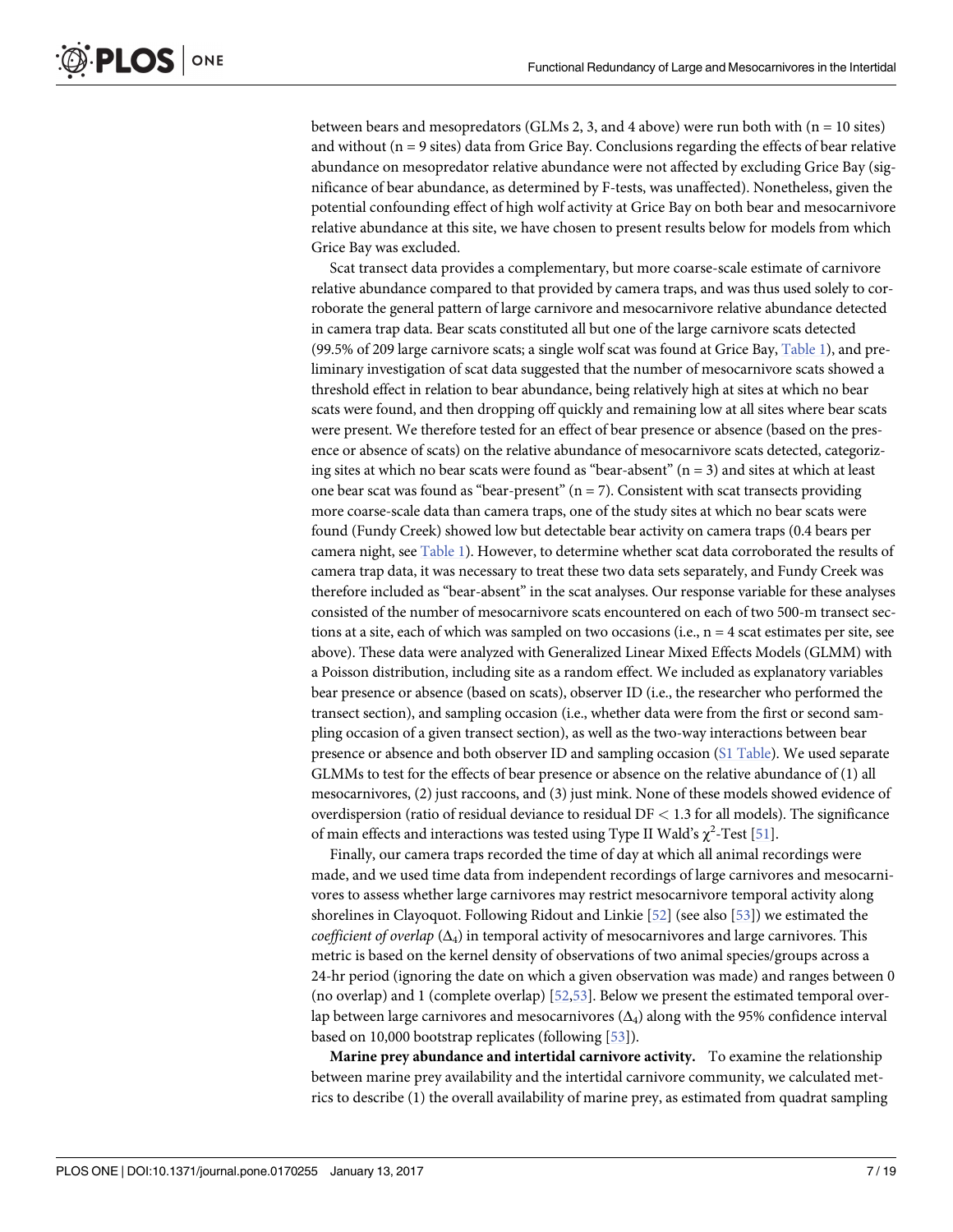<span id="page-8-0"></span>and crab trapping, and (2) the relative abundance of all intertidal foraging mammalian carnivores, as estimated from camera trapping. To calculate overall prey availability at a given site, it was necessary to standardize estimates of the intertidal abundance of shore crabs and prickleback fish, and the shallow subtidal abundance of red rock crabs, as these abundances were estimated using different sampling methodologies. For each prey type, we therefore took the total number of individuals encountered in all quadrats (shore crabs and prickleback fish) or crab traps (red rock crabs) at a given site, and divided this total by the standard deviation of all site-level total abundances for that prey type across the ten sites (i.e., scaled the site-level values by their standard deviation  $[54]$ ). These standardized prey abundance values for each prey type were then summed to produce our metric of prey availability.

In estimating the relative abundance of all intertidal foraging carnivores at a given site, we focused on those species directly observed to spend large amounts of time foraging in the intertidal; namely, bears, raccoons, and mink. Wolves and cougars both occur and likely hunt in the intertidal (pinnipeds are a major prey item for both wolves and cougars in Clayoquot; [\[47\]](#page-18-0)), and wolves are known to occasionally forage on small intertidal invertebrates and fish [\[9](#page-17-0)]. However direct observations and camera trap data both indicate that, at least at our study sites, the vast majority of intertidal carnivore activity is accounted for by bears and mesocarnivores, and these were the only species observed (either directly or via camera trap videos) actively foraging on small intertidal prey. To estimate site-level intertidal carnivore activity, we used data on the relative abundances of bears and mesocarnivores (raccoons and mink) from camera traps (i.e., individuals per camera-day). Rather than simply summing the total number of intertidal carnivores recorded, it was again necessary to standardize our estimates of bears and mesocarnivores per camera-day at a given site by their respective standard deviations [\[54\]](#page-19-0) to account for potential differences in the ability of camera traps to detect bears and mesocarnivores, given their substantial differences in body size (bears are several times larger than both raccoons and mink). Standardized values of bears and mesocarnivores per camera-day were then summed to give our intertidal carnivore activity metric. We used linear regression to test for an effect of prey availability on intertidal carnivore activity and, as for the camera trap data described above, conducted our analyses both including  $(n = 10)$  and excluding  $(n = 9)$  Grice Bay, our only study site at which wolf activity was high. These analyses again produced consistent results in terms of the significance of the relationship between prey availability and intertidal carnivore activity and, for reasons discussed above, we again only present the analyses from which Grice Bay was excluded.

The above intertidal carnivore activity metric provides an estimate of the overall carnivore activity at a site, but does not provide information on the structure of the carnivore community (e.g., whether a site is dominated by bears or mesocarnivores). To quantify intertidal carnivore community structure, we conducted Principal Components Analysis (PCA) on the relative abundances (individuals per camera-day) of bears, raccoons, and mink at each site. Principal components were calculated using the correlation matrix of these three variables, to account for substantially higher variance in bear data than in mesopredator data [[55](#page-19-0)]. The first principal component (PC1) explained 67% of variation among these three carnivore abundance variables. Bear relative abundance was positively associated with PC1 (loading = 0.583), and both raccoon and mink relative abundances were negatively associated with PC1 (loadings = -0.592 and -0.556, respectively), indicating that high positive or negative values of PC1 describe a bear-dominated or mesocarnivore-dominated intertidal carnivore community, respectively (S1 [Fig\)](#page-16-0). To provide insight on the relationship between marine prey availability and the structure of the intertidal carnivore community, PC1 scores for each site were used to produce the coloring for points in Fig 2.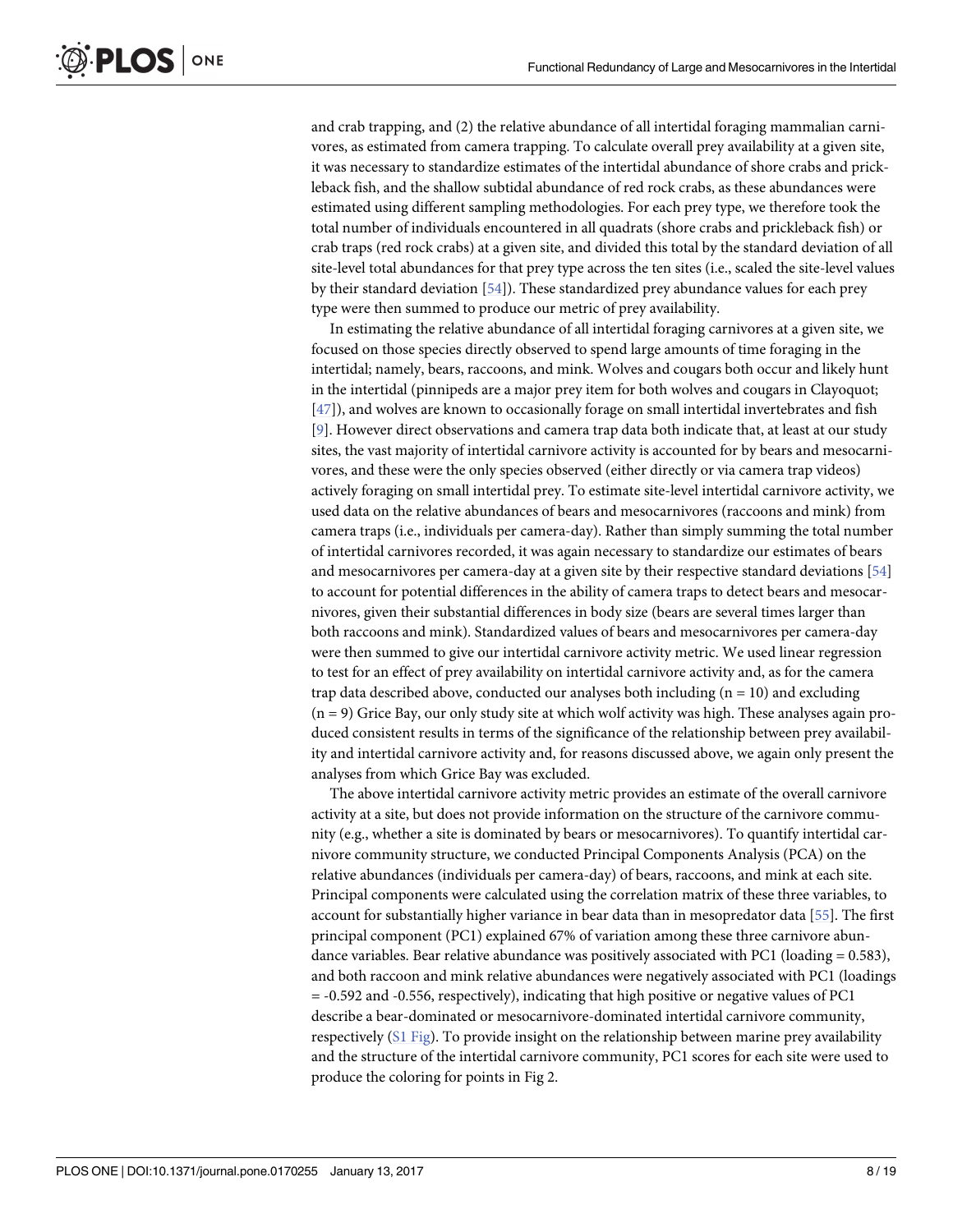# <span id="page-9-0"></span>Comparison of intertidal prey abundances where large carnivores are extant or extirpated

We previously reported a strong relationship between intertidal foraging mammalian carnivores and the intertidal prey community in the Gulf Islands, a system from which all native large carnivores (bears, wolves, and cougars) have been extirpated, and where mesocarnivores (predominantly raccoons) are now the only intertidal carnivores [[5](#page-17-0),[36\]](#page-18-0). Suraci et al. [\[36](#page-18-0)] showed that the presence of raccoons on Gulf Islands led to significant reductions in the abundance of marine prey (including shore crabs, prickleback fish, and red rock crabs), relative to Gulf Islands on which raccoons are absent. To assess whether differences in the mammalian carnivore community (i.e., the presence or absence of large carnivores) may lead to differences in the nearshore marine community, we compared intertidal prey abundances in Clayoquot (this study) with abundances of intertidal prey on raccoon-present and raccoon-absent Gulf Islands [[36\]](#page-18-0). As reported in Suraci et al. [\[36\]](#page-18-0), we used the same methods described above to quantify intertidal prey abundance (quadrat sampling in both the high and mid intertidal zones and shallow subtidal crab trapping) on six raccoon-present and six raccoon-absent Gulf Islands. In the present comparison, for prey species quantified in quadrats we focused our analyses on the intertidal zone in which the species was most abundant (high zone for shore crabs and mid zone for prickleback fish), as this is where Suraci et al. [\[36](#page-18-0)] detected the strongest differences between raccoon-present and raccoon-absent Gulf Islands. All quadrat data were expressed as the average number of individuals per  $m<sup>2</sup>$  across all quadrats sampled in either the high or mid intertidal zone at a given site, and red rock crab abundances were expressed as the total number of individuals caught in all crab traps (n = 10 crab traps at each site). We used Wilcoxon's Rank Sum test with Bonferroni's correction for multiple comparisons to compare the abundances of (1) medium shore crabs, (2) large shore crabs, (3) prickleback fish, and (4) red rock crabs between Clayoquot  $(n = 10)$  and both raccoon-present  $(n = 6)$  and raccoon absent  $(n = 6)$  Gulf Islands.

Below we report intertidal prey abundances from habitats in which large carnivores are extant (Clayoquot) or extirpated (all Gulf Islands), and where overall carnivore abundance is high (Clayoquot and raccoon-present Gulf Islands) or low (raccoon-absent Gulf Islands). Raccoons are the numerically dominant carnivore in the Gulf Islands, and thus, where raccoons are absent, overall carnivore abundance is indeed relatively low. Suraci et al. [\[36\]](#page-18-0) describe nocturnal, boat based transects to survey carnivore relative abundance on shorelines in the Gulf Islands, and report that, across all 12 study islands (including raccoon-absent islands), average raccoon relative abundance was 1.77 individuals per km of shoreline surveyed. Two other species of mesocarnivore–mink and river otters (*Lontra canadensis*)–occur in the Gulf Islands and were quantified on these same boat based transects, and were found to occur at low relative abundances across all Gulf Islands surveyed (mean  $\pm$  SD = 0.24  $\pm$  0.26 individuals km<sup>-1</sup>). Further, the relative abundance of mink and river otters did not differ between raccoon-present and raccoon-absent islands (raccoon-present islands: mean  $\pm$  SD = 0.23  $\pm$  0.22 individuals  $km^{-1}$ ; raccoon-absent:  $0.24 \pm 0.31$  individuals  $km^{-1}$ ; Wilcoxon's  $W = 20.5$ ,  $P = 1.0$ ).

# **Results**

We recorded 418 independent (i.e., separated by  $\geq 60$  min) images and videos of mammalian carnivores across the 10 sites and 733 camera-days of the study, and identified a total of 478 carnivore scats across all scat transects. These data showed a strong gradient in both mesocarnivore and large carnivore relative abundance among our study sites. Mesocarnivores (raccoons and mink) were present at all sites, as determined by both camera traps and scat transects, but their relative abundance varied substantially across sites, ranging from 0.01 to 0.42 individuals per camera-day and 1.3 to 21.8 scats per 500 m ([Table](#page-5-0) 1). Large carnivores (bears, wolves, and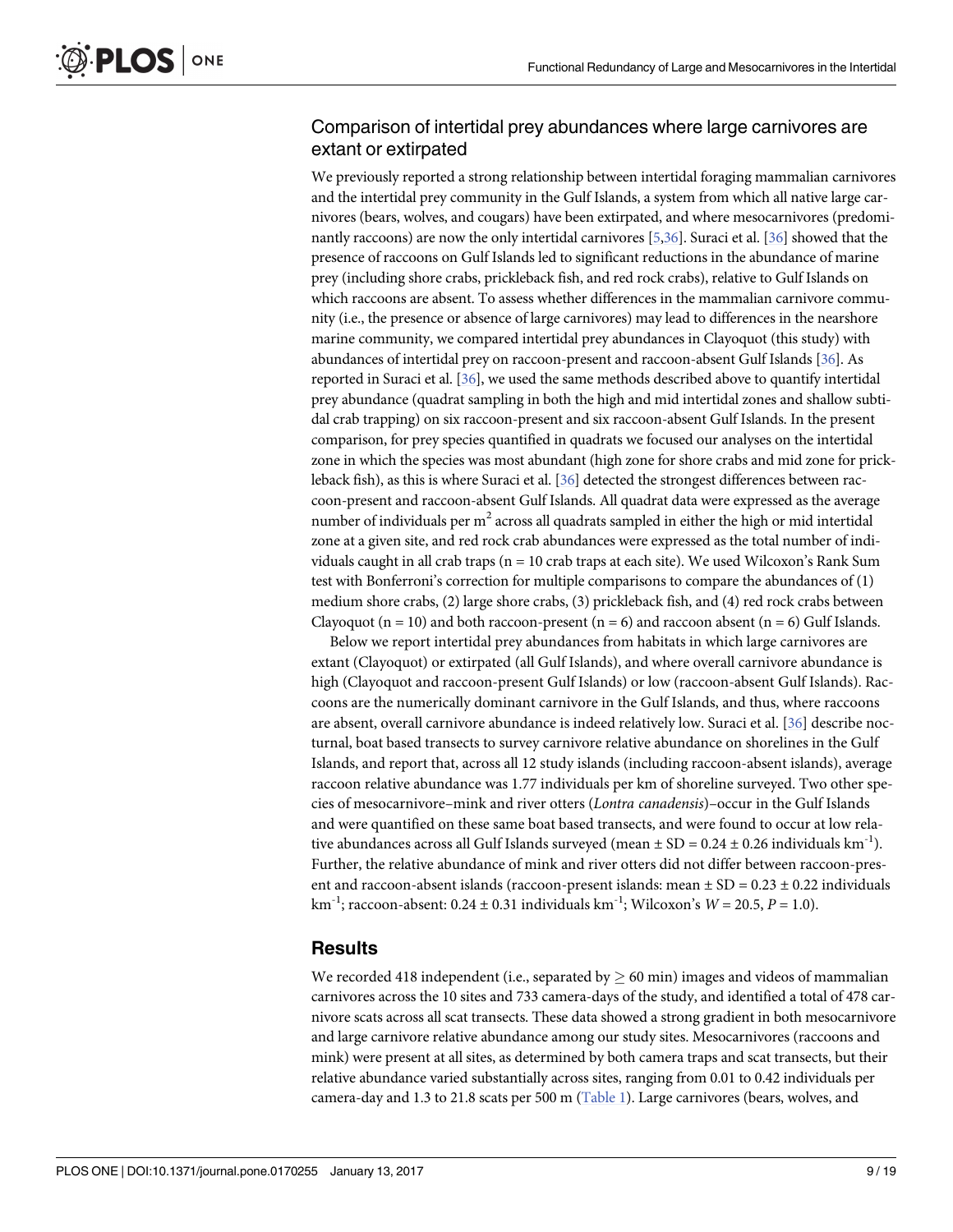<span id="page-10-0"></span>cougars) were detected via camera traps at all but one site (large carnivore scats were found at eight of ten sites), with relative abundances again showing substantial variation between sites (camera trap range = 0 to 1.37 individuals per camera-day, scat transect range = 0 to 14.0 scats per 500 m; [Table](#page-5-0) 1). As noted above, bears were the numerically dominant large carnivore at all but one site (Grice Bay, where wolf activity was exceptionally high, see [Table](#page-5-0) 1).

# Effect of large carnivores on mesocarnivore intertidal habitat use

The presence and relative abundance of large carnivores significantly affected mesocarnivore intertidal habitat use. The number of mesocarnivores per camera-day at a site decreased significantly with both the total number of large carnivores per camera-day (GLM;  $F_{1,8} = 14.97$ ,  $P = 0.005$ ; [Fig](#page-11-0) 1A), and the number of bears per camera-day ( $F_{1,7} = 14.73$ ,  $P = 0.006$ ). When considering mesocarnivore species separately, the number of bears per camera-day also showed a significant negative effect on raccoons per camera-day  $(F_{1,7} = 9.68, P = 0.017,$  [Fig](#page-11-0) 1B) and a marginally significant negative effect on mink per camera-day ( $F_{1,7}$  = 5.12,  $P$  = 0.058, [Fig](#page-11-0) [1C](#page-11-0)). Scat transect data corroborated the strong negative effect of bears on mesocarnivore intertidal habitat use, with the number of total mesocarnivore, raccoon, and mink scats per 500 m all being significantly lower at sites where bear scat was detected, relative to sites where no bear scat was found (GLMM; total mesocarnivore scats: Wald's  $\chi^2_{\phantom{2}1}$  = 18.99,  $P$  < 0.001; raccoon scats:  $\chi^2_{1}$  = 8.63, *P* = 0.003; mink scats:  $\chi^2_{1}$  = 17.57, *P* < 0.001; see <u>S1 [Table](#page-16-0)</u> and <u>S2 [Fig](#page-16-0)</u>).

# Large carnivore and mesocarnivore temporal activity

Mesocarnivores were largely nocturnal, with 81.9% of all mesocarnivore recordings on camera traps (90.5% of raccoon and 75.0% of mink) occurring between the hours of 22:00 and 05:00 (S3 [Fig\)](#page-16-0). Overall, large carnivore activity along shorelines was mostly diurnal (96.6% of large carnivore recordings occurred between 05:00 and 22:00; S3 [Fig](#page-16-0)), and bears were almost strictly diurnal in their intertidal foraging behaviour, with 98.7% of bear recordings occurring during daylight hours. Wolf activity was also largely diurnal (80%), while cougar recordings, though entirely nocturnal, were relatively rare [\(Table](#page-5-0) 1). The contrasting shoreline activity schedules of mesocarnivores and large carnivores resulted in limited temporal overlap between these groups (*coefficient of overlap*  $\Delta_4 = 27.6$  [95% CI: 19.3–36.2]).

# Relationship between marine prey availability and intertidal carnivore activity

Independent of carnivore community composition, marine prey availability at a site was a strong predictor of the overall relative abundance of intertidal foraging carnivores. Overall intertidal carnivore activity increased significantly with marine prey availability (linear regression;  $F_{1,7}$  = 22.17, *P* = 0.002,  $R^2$  = 0.73; [Fig](#page-12-0) 2), regardless of whether the carnivore community at a given site was dominated by bears or mesocarnivores. The intertidal carnivore PCA (see coloring of points in [Fig](#page-12-0) 2) indicated that sites with high marine prey availability showed high levels of intertidal activity by either bears (red symbols in [Fig](#page-12-0) 2) or mesocarnivores (blue symbols in [Fig](#page-12-0) 2), while both bears and mesocarnivores appeared to avoid sites at which marine prey were relatively scarce (mid-spectrum symbols in [Fig](#page-12-0) 2).

#### Intertidal prey abundances where large carnivores are extant or extirpated

In general, intertidal prey abundances were lower where the relative abundance of carnivores was high (Clayoquot and raccoon-present Gulf Islands) than where carnivore relative abundance was low (raccoon-absent Gulf Islands), consistent with carnivores functioning as top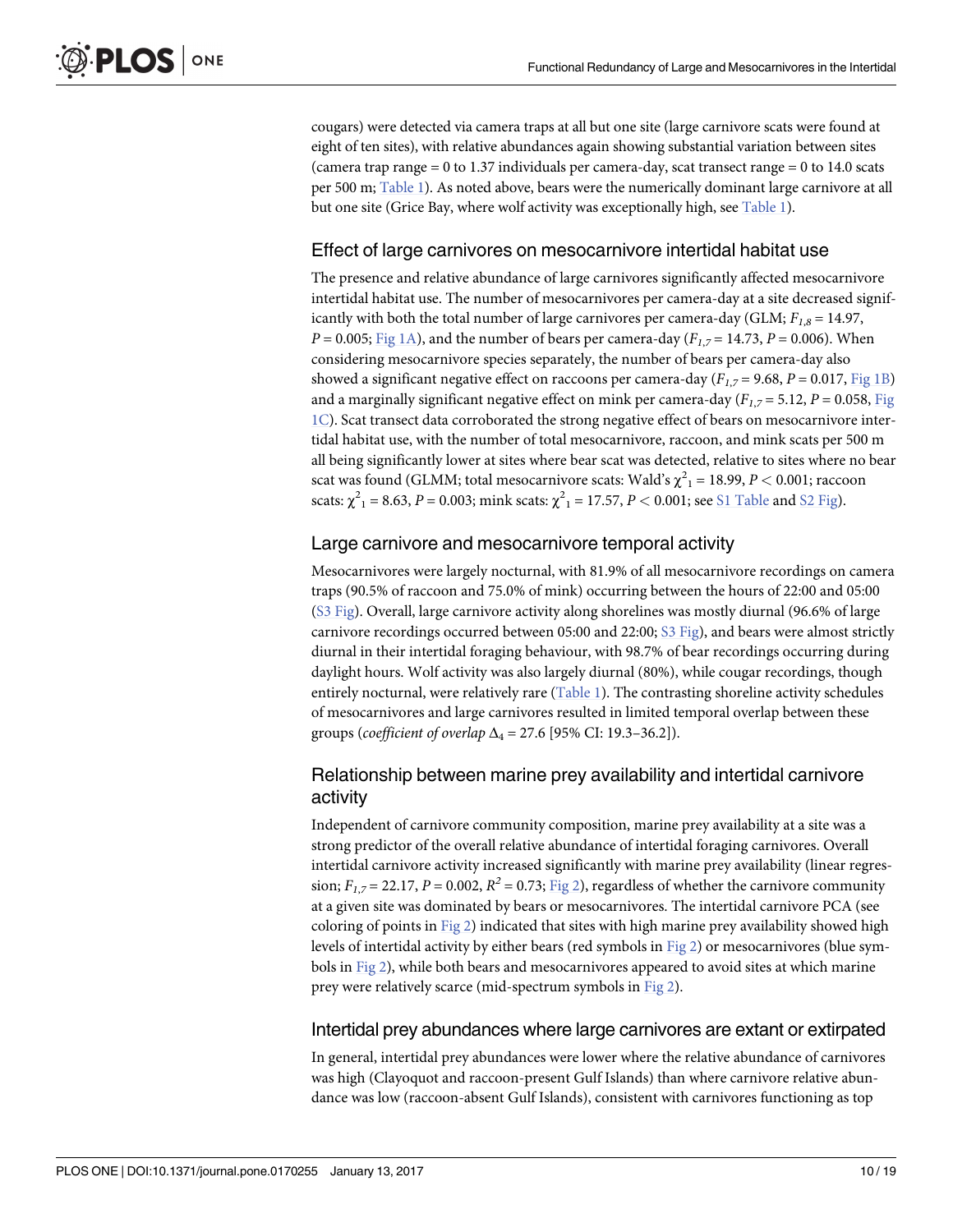<span id="page-11-0"></span>

[Fig](#page-10-0) 1. Relationship between large carnivore relative abundance and mesocarnivore relative abundance across ten study sites in Clayoquot, as **determined by camera traps.** Plots show the relative abundances (i.e., individuals per camera-day) of (a) all large carnivores and all mesocarnivores, (b) bears and raccoons, and (c) bears and mink. Lines represent Poisson GLM estimates of the relationship between mesocarnivore and large carnivore relative abundance, and shaded areas denote standard errors of model estimates. Grice Bay (GB) is indicated in all plots. Grice Bay showed exceptionally high levels of wolf activity and was excluded from the GLM analyses performed on data presented in (b) and (c) (see [Methods](#page-3-0) for details).

doi:10.1371/journal.pone.0170255.g001

intertidal predators; and there were few differences in intertidal prey abundances between where large carnivores remained extant (Clayoquot) and where they have been extirpated (raccoon-present Gulf Islands), consistent with large carnivores and mesocarnivores having functionally redundant impacts on intertidal prey. Abundances of both medium and large shore crabs (Fig 3A [and](#page-13-0) 3B) were indistinguishable between locations with high carnivore abundance (Clayoquot and raccoon-present Gulf Islands), regardless of carnivore identity, and were marginally (medium shore crabs) or significantly (large shore crabs) lower where large carnivores remained extant (Clayoquot) than where carnivore abundance was low (raccoonabsent Gulf Islands [medium shore crabs: Clayoquot vs. raccoon-present Gulf Islands, Wilcoxon's *W* = 20.5, Bonferroni-corrected *P* = 0.647; Clayoquot vs. raccoon-absent Gulf Islands,  $W = 50$ ,  $P = 0.057$ ; large shore crabs: Clayoquot vs. raccoon-present,  $W = 38.5$ ,  $P = 0.696$ ; Clayoquot vs. raccoon-absent,  $W = 54$ ,  $P = 0.007$ ]). Similarly, red rock crab abundances [\(Fig](#page-13-0).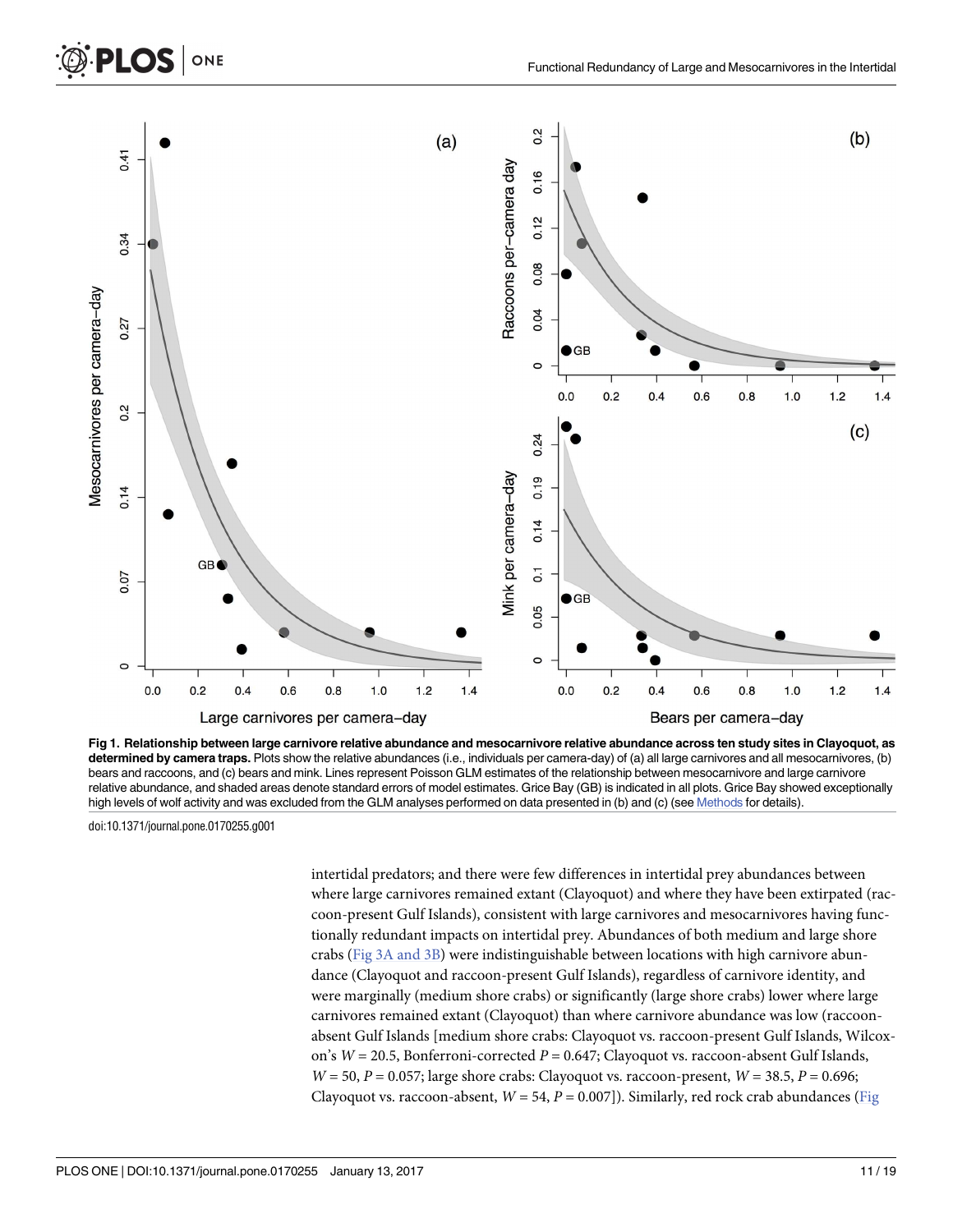<span id="page-12-0"></span>



doi:10.1371/journal.pone.0170255.g002

[3D](#page-13-0)) were not significantly different between locations with high carnivore abundance (Clayoquot and raccoon-present Gulf Islands), while being significantly lower where large carnivores remained extant (Clayoquot) than where carnivore abundance was low (raccoon-absent Gulf Islands [Clayoquot vs. raccoon-present Gulf Islands: *W* = 46, *P =* 0.176; Clayoquot vs. raccoon-absent Gulf Islands:  $W = 59$ ,  $P = 0.001$ ]. Prickleback fish were the exception to this trend [\(Fig](#page-13-0) 3C); prickleback fish abundances in Clayoquot were intermediate between those of raccoon-present and raccoon-absent Gulf Islands, and not significantly different from either (Clayoquot vs. raccoon-present Gulf Islands: *W* = 13, *P =* 0.131; Clayoquot vs. raccoon-absent Gulf Islands:  $W = 38, P = 0.822$ .

# **Discussion**

We found that the composition of the mammalian carnivore community in coastal habitats of Clayoquot was determined both by interactions between carnivore species and by the availability of intertidal prey, indicating that intertidal prey abundance shapes habitat use and competition among this guild of terrestrial predators. Further, carnivore community composition (i.e., the relative abundance of large carnivores and mesocarnivores) appears to have little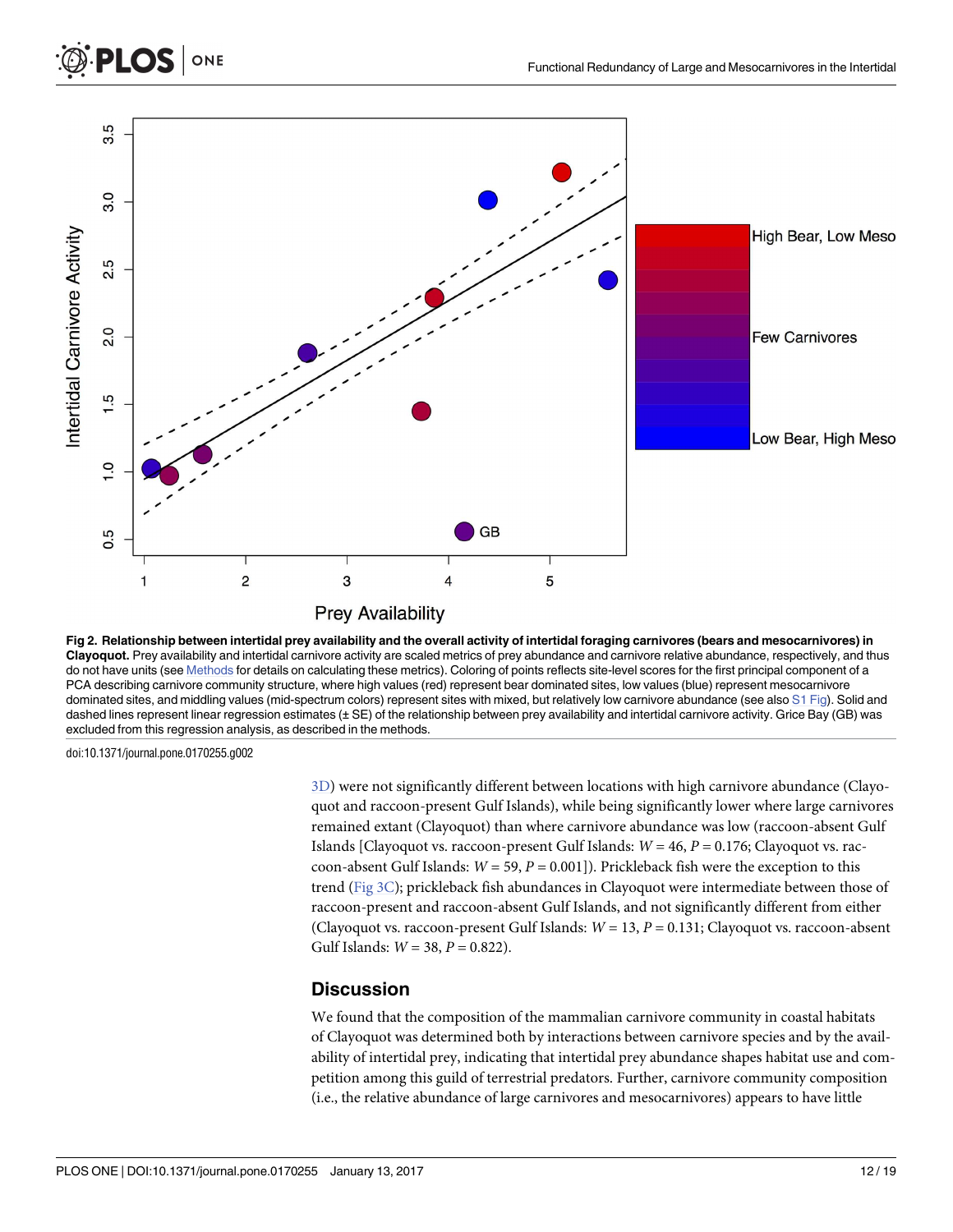<span id="page-13-0"></span>

[Fig](#page-11-0) 3. Comparison of intertidal prey abundances where large carnivores are extant (Clayoquot) or extirpated (Gulf Islands). Shown are abundances of (a) medium shore crabs, (b) large shore crabs, and (c) prickleback fish per m<sup>2</sup>; and (d) red rock crabs trapped per 24 hrs from locations where carnivore abundance is high and large carnivores are extant (Clayoquot sound [n = 10 sites], dark boxes), where carnivore abundance is high and large carnivores are extirpated (raccoon-present Gulf Islands [n = 6], white boxes), and where carnivore abundance is low and large carnivores are extirpated (raccoon-absent Gulf Islands  $[n = 6]$ , grey boxes). Data are presented as standard boxplots; the bold horizontal black lines indicate median values, the box edges represent the 25 and 75% quartiles, and the whiskers signify the range. The endpoints of brackets across the top indicate groups of data compared in statistical tests. N.S., non-significant;  $0.06 > P > 0.05$ ;  $* P < 0.01$ ;  $* P < 0.001$ .

doi:10.1371/journal.pone.0170255.g003

relevance to impacts on intertidal prey abundance, both within Clayoquot, and when comparing between locations where large carnivores are extant (Clayoquot) or have been extirpated (Gulf Islands), suggesting that foraging by large carnivores and mesocarnivores may have largely similar top-down effects on the intertidal community.

Regardless of community composition, the overall activity of carnivores on shorelines in Clayoquot was strongly related to the availability of intertidal prey [\(Fig](#page-12-0) 2). The highest relative abundances of both bears and mesocarnivores (raccoons and mink) were observed at sites with relatively high intertidal prey availability, confirming that this marine food source is an important resource for coastal carnivore populations. Intertidal invertebrates and fish may be a particularly key resource for bears in this area, with individuals being present daily at some of the sites with the highest prey availability [\(Table](#page-5-0) 1). Other marine food sources, including herring eggs [[37](#page-18-0)] and spawning salmon [\[35,](#page-18-0)[56\]](#page-19-0) provide crucial but ephemeral sources of energy and protein for coastal bear populations, and intertidal prey may be important in supporting these populations where and when other marine foods are not available. Indeed, the impact of bears on intertidal prey may shift seasonally with changes in the availability of alternative food sources, though this possibility has not yet been explored.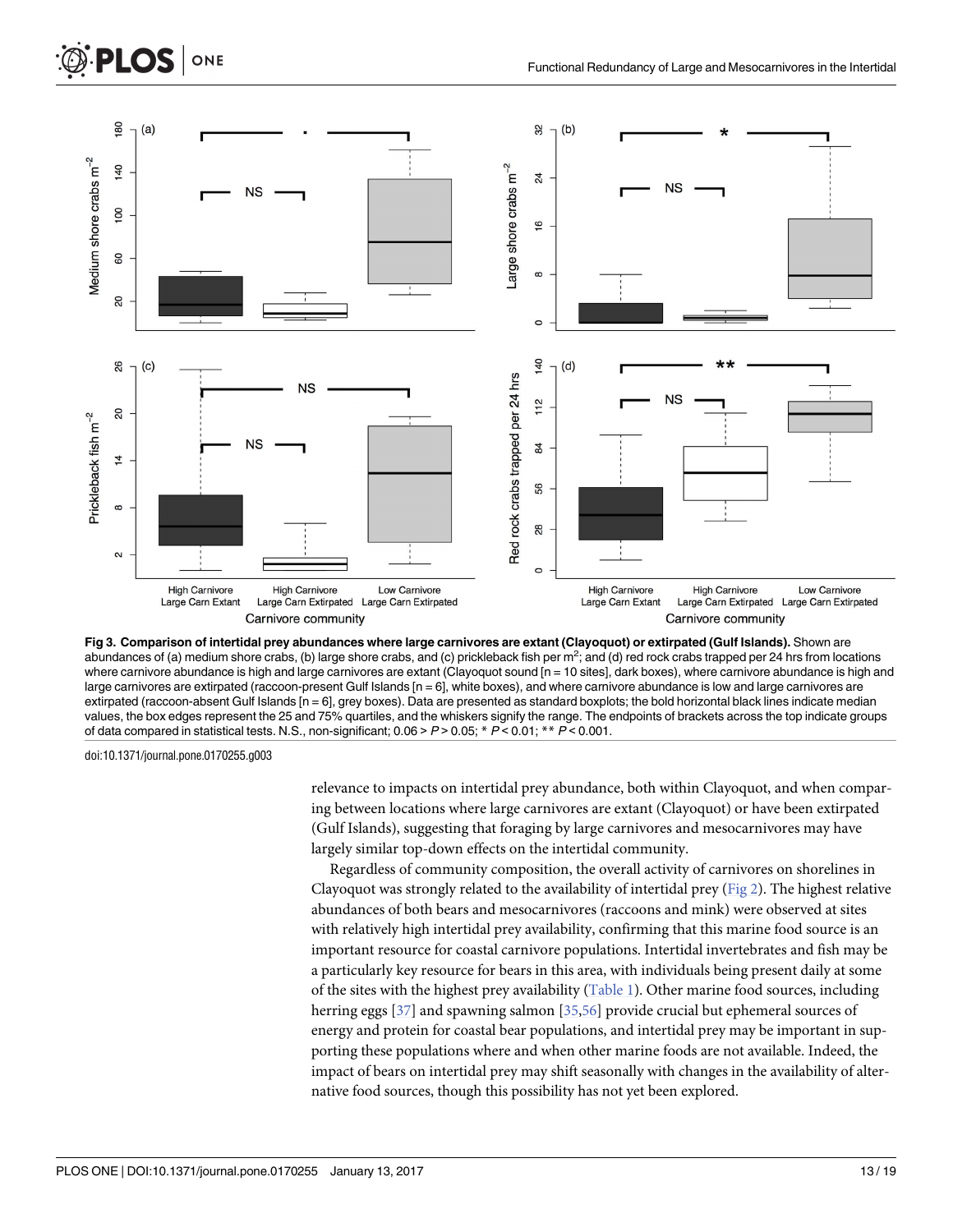<span id="page-14-0"></span>Raccoons and mink in Clayoquot also appear to track intertidal prey availability, but given the abundance of large carnivores here, access to this resource may be secondary to the presence of potential predators and dominant competitors in driving mesocarnivore activity and habitat use. Mesocarnivore relative abundance was highest at sites where both intertidal prey availability was high and large carnivore relative abundance was low ([Fig](#page-12-0) 2), but declined quickly with increasing large carnivore relative abundance [\(Fig](#page-11-0) 1), indicating that large carnivores, and specifically bears, readily exclude raccoons and mink from high quality coastal habitats. Large carnivores may also restrict mesocarnivore temporal activity at coastal sites, further limiting their access to marine resources and potentially reducing the per capita impacts of mesocarnivores on intertidal prey. Raccoon and mink activity was largely nocturnal (S3 [Fig](#page-16-0)), and showed little overlap with the predominantly diurnal shoreline activity of bears and wolves, which may reduce the risk of harassment and predation from these species [[41](#page-18-0)[,57,58\]](#page-19-0), but may also prevent these mesocarnivores from exploiting daytime low tides (which mesocarnivores are known to do where large carnivores are absent [[5](#page-17-0),[36](#page-18-0)]; see below). Studies from continental systems have similarly found that large carnivore activity restricts mesocarnivore local abundance [\[3,4](#page-17-0)[,59,60](#page-19-0)] and activity patterns [[41](#page-18-0)], typically through interference competition or direct predation. In our system raccoons and mink may be additionally subjected to exploitative competition with bears, a dominant competitor for intertidal resources, which may further reduce mesocarnivore activity at bear dominated sites through reduced availability of prey, though our data do not allow us to test this hypothesis directly.

Consistent with large carnivores and mesocarnivores having redundant impacts on intertidal prey, the composition of the carnivore community at a given site at Clayoquot did not appear to affect intertidal prey availability ([Fig](#page-12-0) 2)–sites with the highest levels of either bear or mesocarnivore (raccoon and mink) activity all showed a similarly high availability of intertidal prey. This could indicate that carnivore foraging has limited effects on the abundance of intertidal species, however this is unlikely, given our previous research experimentally demonstrating that raccoon foraging significantly reduces the abundances of the same suite of intertidal prey [\[5](#page-17-0)[,36\]](#page-18-0). Instead, we suggest that the similarity in prey availability between sites with high bear activity and sites with high raccoon and mink activity indicate a similarity between large carnivores and mesocarnivores in their top-down effects on the intertidal community. This is further supported by our comparison of intertidal prey abundance between Clayoquot, where bears are the dominant intertidal foragers, and the Gulf Islands, where bears and all other large carnivores are absent, and mesocarnivores (mainly raccoons) are now the only mammalian predators of intertidal prey. This comparison ([Fig](#page-13-0) 3) shows that, for most prey types, abundances are similar between locations with high carnivore abundance (Clayoquot and raccoonpresent Gulf Islands), regardless of whether large carnivores (specifically bears) are extant (Clayoquot) or extirpated (raccoon-present Gulf Islands), and are substantially lower than where overall carnivore abundance is low (raccoon-absent Gulf Islands).

Despite the similarities in habitat type (cobble-boulder beaches) and wave exposure (sheltered water ways, see above) between our study sites in Clayoquot and the Gulf Islands, the geographic separation between these locations (approximately 140 km) may affect the baseline abundances of intertidal prey (e.g., through potential differences in nutrient availability). Nonetheless, the broad overlap in intertidal prey abundance between Clayoquot and raccoonpresent Gulf Islands points to possible functional redundancy between large carnivores and mesocarnivores, and specifically between bears and raccoons, in their role as top predators in intertidal communities. In the context of our study system, redundancy would mean that the top-down effects of mammalian carnivores on intertidal prey are equivalent regardless of whether the intertidal carnivore community contains just raccoons or both raccoons and bears, and could occur if raccoons increase in abundance and/or per capita impacts on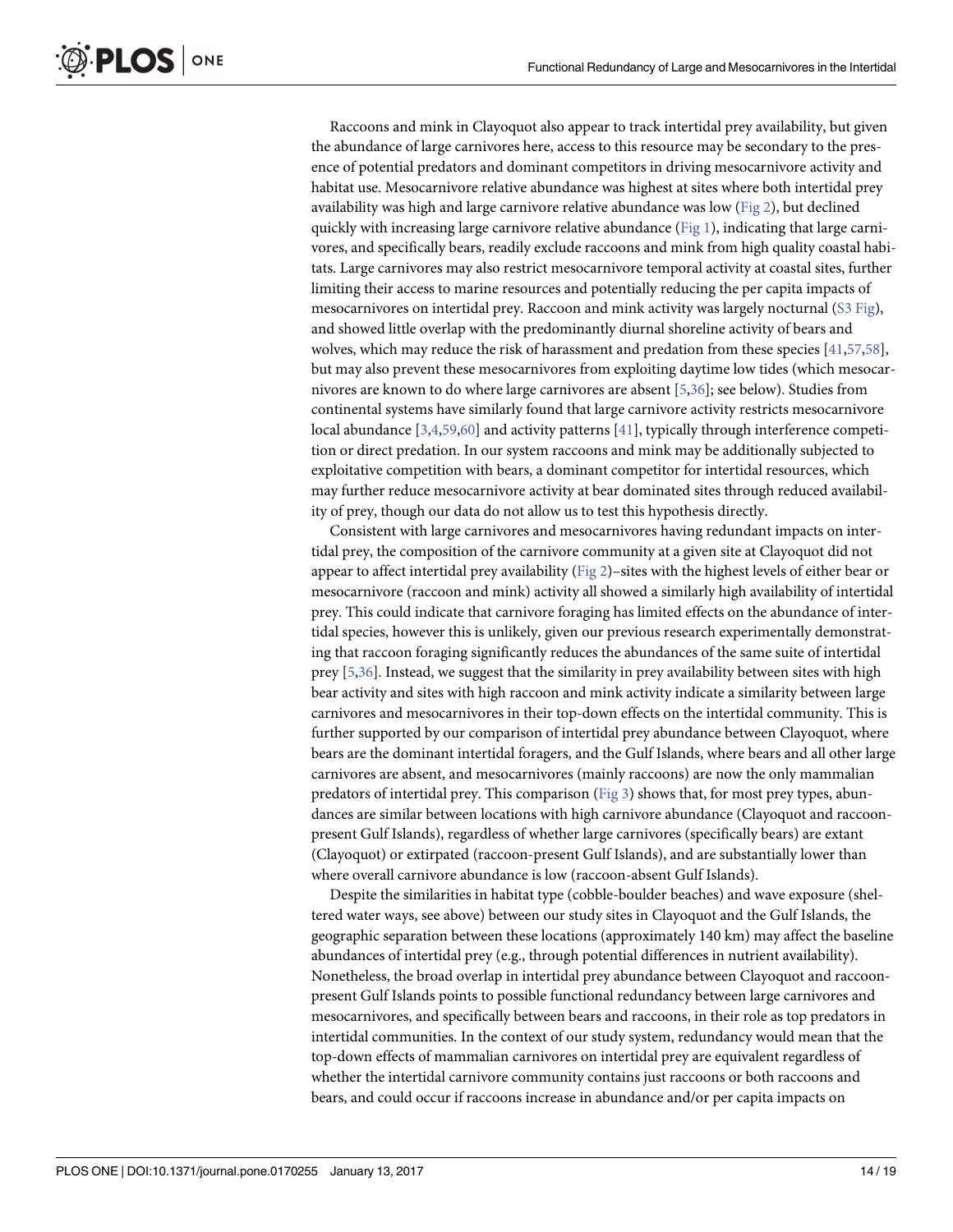<span id="page-15-0"></span>intertidal prey [\[22–](#page-17-0)[24](#page-18-0)] following large carnivore extirpation. Our previous research suggests that raccoon relative abundance along shorelines is substantially higher in the Gulf Islands than in Clayoquot [[36](#page-18-0)], and that the absence of native large carnivores in the Gulf Islands allows raccoons to dramatically increase their impacts on intertidal prey, in part by allowing raccoons to exploit both nocturnal and diurnal low tides [\[5,](#page-17-0)[36\]](#page-18-0). In Clayoquot, raccoon impacts are likely substantially lower, as their presence in the intertidal is evidently strongly restricted by large carnivore activity. However, given the high degree of omnivory and dietary overlap between bears and raccoons, this does not translate to higher abundances of intertidal prey. Instead, predation by bears appears to suppress intertidal prey to similarly low levels.

Further research is needed to confirm the observed similarity between bear and raccoon impacts on the intertidal prey community. However if this pattern holds true, it suggests that, when released from top down control by, and competition with, large carnivores, mesocarnivores may in some cases fill the now vacant niche of their former predator/competitor. This is an unexpected potential outcome of mesopredator release, studies of which often detect substantial differences in the prey community in the presence and absence of large carnivores (e.g., [[3](#page-17-0),[4](#page-17-0)]) rather than the broad similarities observed here. The potential for mesocarnivores to partially assume the functional role of an extirpated large carnivore may exist more generally in carnivore communities containing highly omnivorous species, and could provide an important source of resiliency against the disturbance caused by anthropogenic large carnivore declines [[24](#page-18-0)]. Omnivory has been suggested to be a stabilizing force in food webs in general [\[25](#page-18-0)[,61\]](#page-19-0), but the potential for omnivory among carnivores to act as a buffer against anthropogenic species loss has not been explored.

It is important to note, however, that bears and raccoons are both generalist foragers whose ecological effects are likely to extend far beyond the intertidal community [[35,](#page-18-0)[62,63](#page-19-0)]. For instance, raccoons are major predators on nesting songbirds, both in the Gulf Islands and elsewhere, and are frequently implicated in songbird declines [\[36](#page-18-0)[,62,64\]](#page-19-0), while bears are a crucial component of the well-studied salmon-carnivore system described above, capable of removing large numbers of salmon from spawning streams [\[31,35\]](#page-18-0). Thus the functional overlap between these two species may be limited to their effects on the intertidal prey community, and there is no question of raccoons fully replacing the ecological role of bears in areas where they have been extirpated.

The shoreline is an important source of food for many coastal carnivore populations [\[27–](#page-18-0) [29\]](#page-18-0), and here we show that the community of invertebrates and small fish in rocky intertidal habitats provide a valuable resource for these terrestrial predators, helping to shape habitat use and competition between carnivore species. Coastal areas across the globe also support highdensity human populations [[65](#page-19-0)], and the composition of the mammalian carnivore community in many regions may largely be a product of anthropogenic disturbance, dominated by human-tolerant mesocarnivores and lacking large carnivores. Our results raise the possibility that, in some cases, a shift from an intact carnivore community to one with no large carnivores may have limited consequences for the intertidal community due to redundancy in the functional role of mammalian carnivores as intertidal predators. However, the otherwise welldescribed repercussions of worldwide large carnivore declines [[66](#page-19-0)] have not been well assessed for coastal ecosystems, and further research is necessary to understand the impacts of large carnivore losses on intertidal communities.

# **Supporting Information**

**S1 [Dataset.](http://www.plosone.org/article/fetchSingleRepresentation.action?uri=info:doi/10.1371/journal.pone.0170255.s001) Supplementary Data.** This file includes all data required to perform the statistical analyses presented in this paper. (XLSX)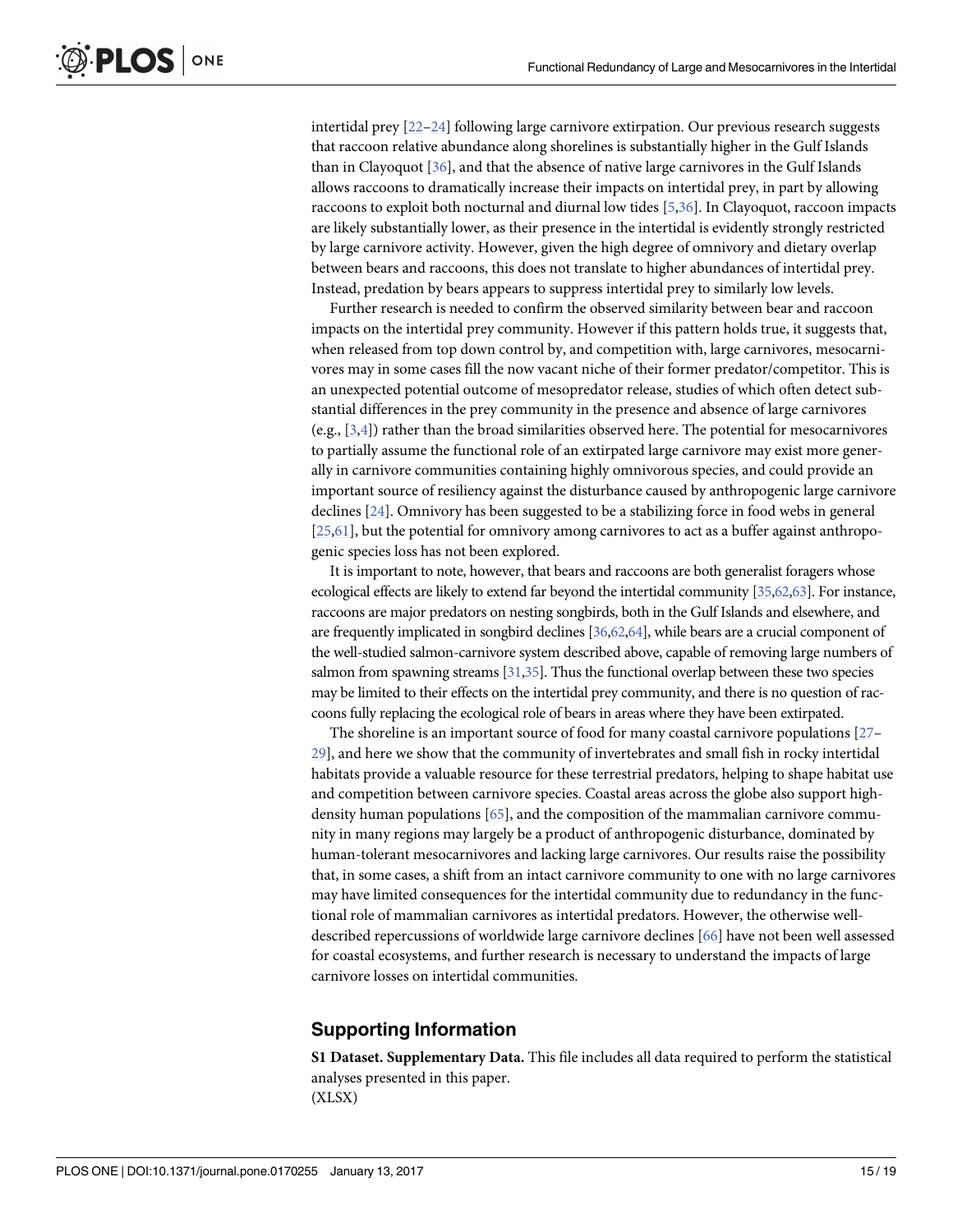<span id="page-16-0"></span>**S1 [Fig](http://www.plosone.org/article/fetchSingleRepresentation.action?uri=info:doi/10.1371/journal.pone.0170255.s002). Biplot of the first two Principal Components from a PCA of the relative abundances (individuals per camera-day) of bears, raccoons, and mink at each study site.** Factor loadings for the three carnivore species are shown in red. Names of the 10 study sites, shown in black, correspond to those presented in [Table](#page-5-0) 1. PC1 describes the relative abundance of mesocarnivores (raccoons and mink) and large carnivores (bears; see text for details), and PC1 scores for each site were used to produce the coloring for points in [Fig](#page-12-0) 2. (PDF)

**S2 [Fig](http://www.plosone.org/article/fetchSingleRepresentation.action?uri=info:doi/10.1371/journal.pone.0170255.s003). Effect of bear presence or absence (as determined by scats) on the number of mesocarnivore scats detected.** Number of (a) total mesocarnivore, (b) raccoon, and (c) mink scats detected at sites in Clayoquot Sound at which bear scat was either present or absent. Values are the mean (± SE) number of scats detected per 500-m transect section walked at each site. (PDF)

**S3 [Fig](http://www.plosone.org/article/fetchSingleRepresentation.action?uri=info:doi/10.1371/journal.pone.0170255.s004). Temporal activity of large carnivores and mesocarnivores across all sites in Clayoquot Sound.** Bars are the total number of independent mesocarnivore (white bars) and large carnivore (black bars) recordings on camera traps made during each one-hour period across the 24-hour day. Dashed lines represent the approximate beginning and end of the diurnal period during the mid-to-late summer in Clayoquot, when this study was conducted. (PDF)

**S1 [Table.](http://www.plosone.org/article/fetchSingleRepresentation.action?uri=info:doi/10.1371/journal.pone.0170255.s005) Scat data model results.** Full results from Poisson Generalized Linear Mixed Effects Models testing the effects of bear scat presence or absence, observer, and sampling occasion on the number of mesocarnivore scats detected at a site. P-values shown in bold are significant at  $\alpha = 0.05$ .

(PDF)

# **Acknowledgments**

We thank the Tla-o-qui-aht First Nation and Parks Canada for access to field sites; L. Granger, P. Charlie, and several volunteers for help in the field; and L. Dill for support with study design and fieldwork. Helpful feedback on the manuscript was provided by two anonymous reviewers.

#### **Author Contributions**

**Conceptualization:** JPS MC LYZ. **Data curation:** JPS. **Formal analysis:** JPS. **Funding acquisition:** LYZ MC JPS. **Investigation:** JPS. **Methodology:** JPS MC LYZ. **Project administration:** MC LYZ. **Resources:** MC LYZ. **Supervision:** MC LYZ. **Visualization:** JPS.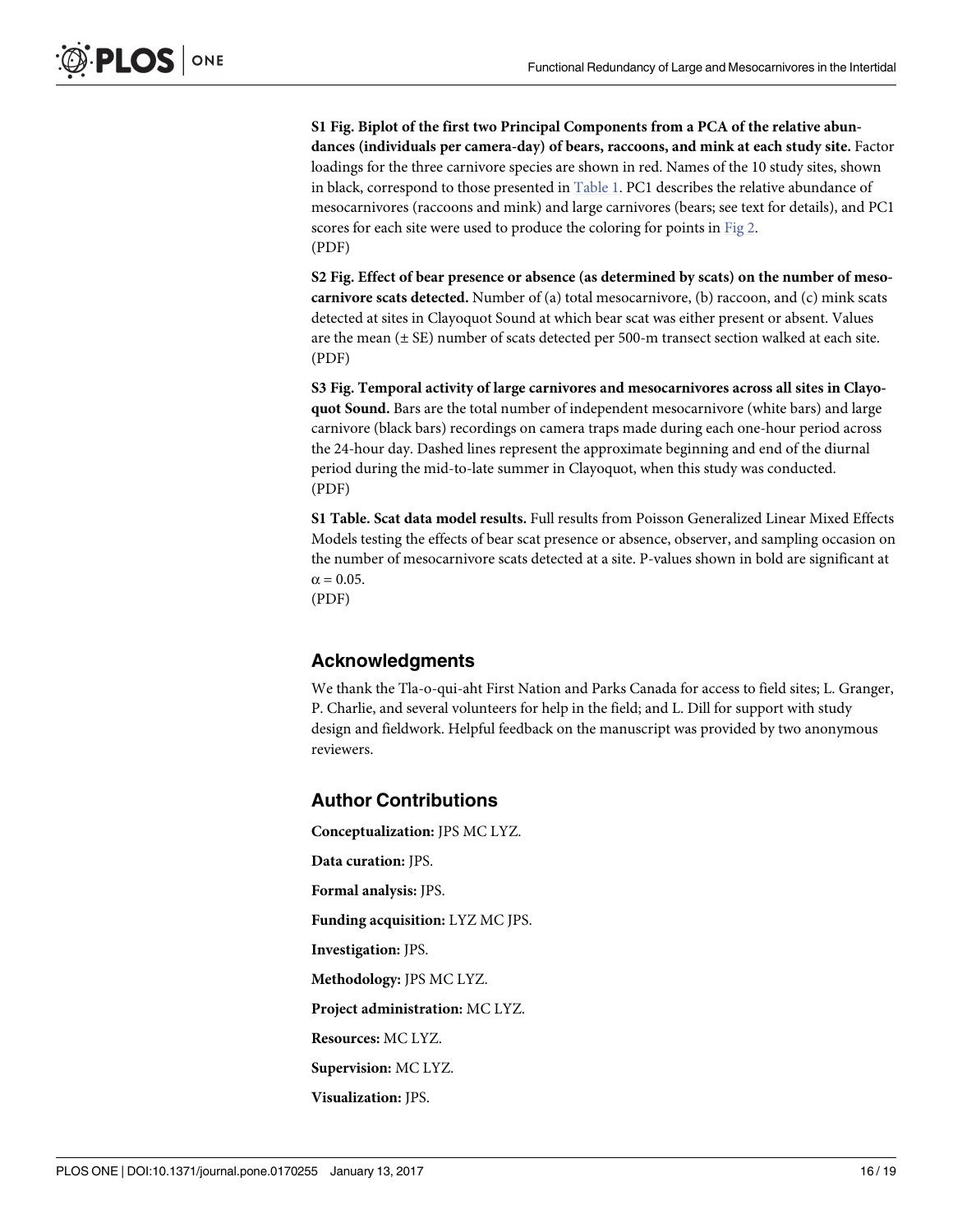<span id="page-17-0"></span>**Writing – original draft:** JPS.

**Writing – review & editing:** JPS MC LYZ.

#### **References**

- **[1](#page-2-0).** Elmhagen B, Ludwig G, Rushton SP, Helle P, Lindén H. Top predators, mesopredators and their prey: interference ecosystems along bioclimatic productivity gradients. J Anim Ecol. 2010; 79: 785–794. doi: [10.1111/j.1365-2656.2010.01678.x](http://dx.doi.org/10.1111/j.1365-2656.2010.01678.x) PMID: [20337755](http://www.ncbi.nlm.nih.gov/pubmed/20337755)
- **2.** Levi T, Wilmers CC. Wolves–coyotes–foxes: a cascade among carnivores. Ecology. 2011; 93: 921– 929.
- **[3](#page-2-0).** Ripple WJ, Wirsing AJ, Wilmers CC, Letnic M. Widespread mesopredator effects after wolf extirpation. Biol Conserv. 2013; 160: 70–79.
- **[4](#page-2-0).** Colman NJ, Gordon CE, Crowther MS, Letnic M. Lethal control of an apex predator has unintended cascading effects on forest mammal assemblages. Proc Biol Sci. 2014; 281: 20133094. doi: [10.1098/rspb.](http://dx.doi.org/10.1098/rspb.2013.3094) [2013.3094](http://dx.doi.org/10.1098/rspb.2013.3094) PMID: [24619441](http://www.ncbi.nlm.nih.gov/pubmed/24619441)
- **[5](#page-2-0).** Suraci JP, Clinchy M, Dill LM, Roberts D, Zanette LY. Fear of large carnivores causes a trophic cascade. Nat Commun. 2016; 7: 10698. doi: [10.1038/ncomms10698](http://dx.doi.org/10.1038/ncomms10698) PMID: [26906881](http://www.ncbi.nlm.nih.gov/pubmed/26906881)
- **[6](#page-2-0).** Prugh LR, Stoner CJ, Epps CW, Bean WT, Ripple WJ, Laliberte AS, et al. The rise of the mesopredator. Bioscience. 2009; 59: 779–791.
- **[7](#page-2-0).** Ritchie EG, Johnson CN. Predator interactions, mesopredator release and biodiversity conservation. Ecol Lett. 2009; 12: 982–998. doi: [10.1111/j.1461-0248.2009.01347.x](http://dx.doi.org/10.1111/j.1461-0248.2009.01347.x) PMID: [19614756](http://www.ncbi.nlm.nih.gov/pubmed/19614756)
- **[8](#page-2-0).** Nu´ñez R, Miller B, Lindzey F. Food habits of jaguars and pumas in Jalisco, Mexico. J Zool. 2000; 252: 373–379.
- **[9](#page-2-0).** Darimont CT, Price MHH, Winchester NN, Gordon-Walker J, Paquet PC. Predators in natural fragments: foraging ecology of wolves in British Columbia's central and north coast archipelago. J Biogeogr. 2004; 31: 1867–1877.
- **[10](#page-2-0).** Smith JA, Wang Y, Wilmers CC. Spatial characteristics of residential development shift large carnivore prey habits. J Wildl Manag. 2016; 80: 1040–1048.
- **[11](#page-2-0).** Brashares JS, Prugh LR, Stoner CJ, Epps CW. Ecological and conservation implications of mesopredator release. Trophic Cascades: Predators, Prey, and the Changing Dynamics of Nature. Washington: Island Press; 2010. pp. 221–240.
- **[12](#page-2-0).** Carbone C, Teacher A, Rowcliffe JM. The costs of carnivory. PLoS Biol. 2007; 5: e22. doi: [10.1371/](http://dx.doi.org/10.1371/journal.pbio.0050022) [journal.pbio.0050022](http://dx.doi.org/10.1371/journal.pbio.0050022) PMID: [17227145](http://www.ncbi.nlm.nih.gov/pubmed/17227145)
- **[13](#page-2-0).** Polis GA, Holt RD. Intraguild predation: The dynamics of complex trophic interactions. Trends Ecol Evol. 1992; 7: 151–154. doi: [10.1016/0169-5347\(92\)90208-S](http://dx.doi.org/10.1016/0169-5347(92)90208-S) PMID: [21235990](http://www.ncbi.nlm.nih.gov/pubmed/21235990)
- **14.** Holt RD, Polis GA. A theoretical framework for intraguild predation. Am Nat. 1997; 745–764.
- **[15](#page-2-0).** Vance-Chalcraft HD, Rosenheim JA, Vonesh JR, Osenberg CW, Sih A. The influence of intraguild predation on prey suppression and prey release: A meta-analysis. Ecology. 2007; 88: 2689–2696. PMID: [18051635](http://www.ncbi.nlm.nih.gov/pubmed/18051635)
- **[16](#page-2-0).** Rosenfeld JS. Functional redundancy in ecology and conservation. Oikos. 2002; 98: 156–162.
- **17.** Chalcraft DR, Resetarits WJ. Predator identity and ecological impacts: Functional redundancy or functional diversity? Ecology. 2003; 84: 2407–2418.
- **[18](#page-2-0).** Brown MB, Schlacher TA, Schoeman DS, Weston MA, Huijbers CM, Olds AD, et al. Invasive carnivores alter ecological function and enhance complementarity in scavenger assemblages on ocean beaches. Ecology. 2015; 96: 2715–2725. PMID: [26649392](http://www.ncbi.nlm.nih.gov/pubmed/26649392)
- **[19](#page-2-0).** Navarrete SA, Menge BA. Keystone predation and interaction strength: Interactive effects of predators on their main prey. Ecol Monogr. 1996; 66: 409–429.
- **[20](#page-2-0).** Miquelle DG, Stephens PA, Smirnov EN, Goodrich JM, Zaumyslova OY, Myslenkov AE. Tigers and wolves in the Russian Far East: Competitive exclusion, functional redundancy and conservation implications. In: Ray J, Berger J, Redford K, Steneck R, editors. Large Carnivores and the Conservation of Biodiversity. Washington: Island Press; 2005. pp. 179–207.
- **[21](#page-2-0).** Griffin KA, Hebblewhite M, Robinson HS, Zager P, Barber-Meyer SM, Christianson D, et al. Neonatal mortality of elk driven by climate, predator phenology and predator community composition. J Anim Ecol. 2011; 80: 1246–1257. doi: [10.1111/j.1365-2656.2011.01856.x](http://dx.doi.org/10.1111/j.1365-2656.2011.01856.x) PMID: [21615401](http://www.ncbi.nlm.nih.gov/pubmed/21615401)
- **[22](#page-2-0).** MacArthur RH, Diamond JM, Karr JR. Density compensation in island faunas. Ecology. 1972; 53: 330– 342.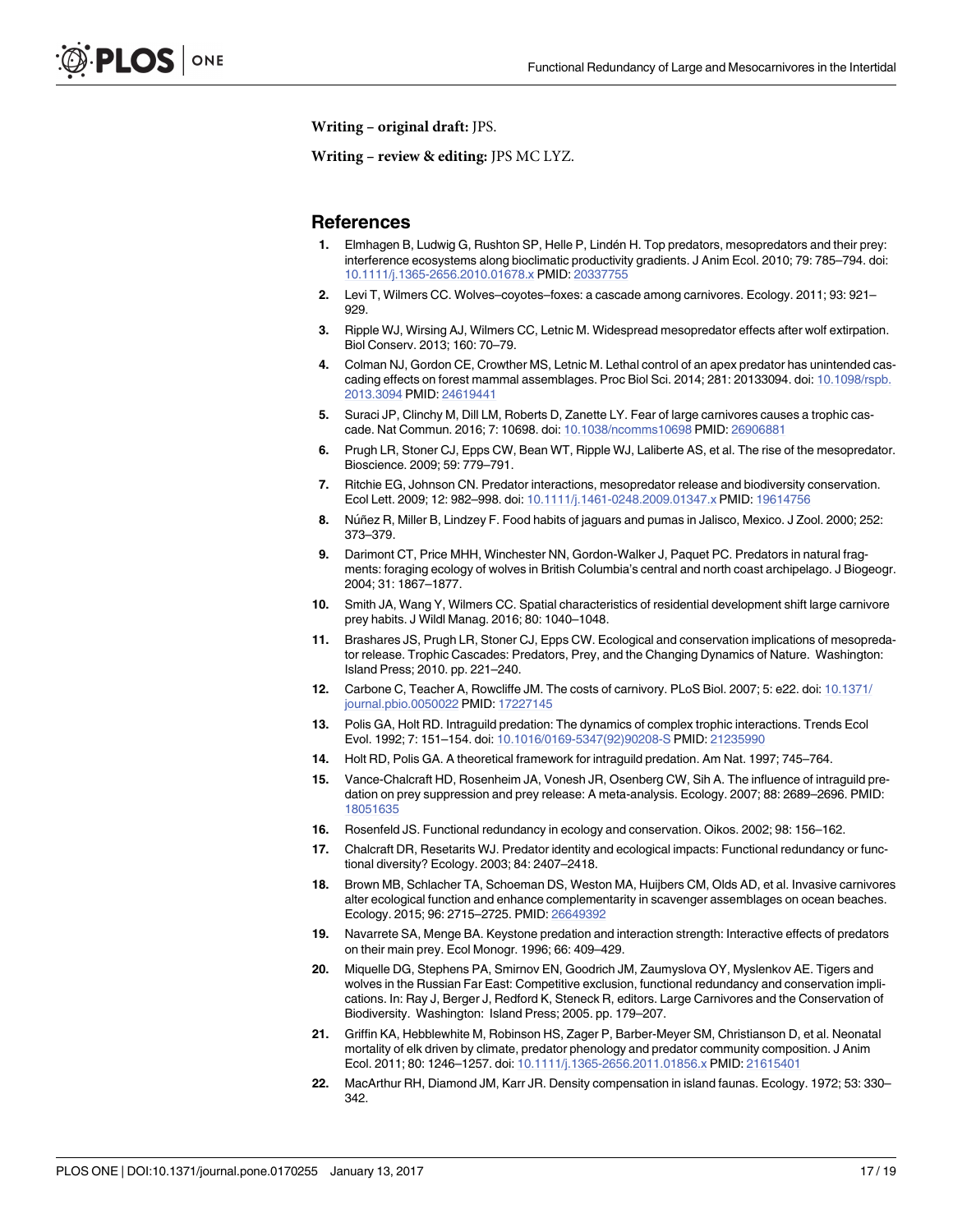- <span id="page-18-0"></span>**23.** Ruesink JL, Srivastava DS. Numerical and per capita responses to species loss: Mechanisms maintaining ecosystem function in a community of stream insect detritivores. Oikos. 2001; 93: 221–234.
- **[24](#page-2-0).** Connell SD, Ghedini G. Resisting regime-shifts: the stabilising effect of compensatory processes. Trends Ecol Evol. 2015; 30: 513–515. doi: [10.1016/j.tree.2015.06.014](http://dx.doi.org/10.1016/j.tree.2015.06.014) PMID: [26190138](http://www.ncbi.nlm.nih.gov/pubmed/26190138)
- **[25](#page-2-0).** Polis GA, Strong DR. Food web complexity and community dynamics. Am Nat. 1996; 147: 813–846.
- **[26](#page-2-0).** Thompson RM, Hemberg M, Starzomski BM, Shurin JB. Trophic levels and trophic tangles: the prevalence of omnivory in real food webs. Ecology. 2007; 88: 612–617. PMID: [17503589](http://www.ncbi.nlm.nih.gov/pubmed/17503589)
- **[27](#page-2-0).** Rose MD, Polis GA. The distribution and abundance of coyotes: The effects of allochthonous food subsidies from the sea. Ecology. 1998; 79: 998–1007.
- **[28](#page-2-0).** Carlton JT, Hodder J. Maritime mammals: Terrestrial mammals as consumers in marine intertidal communities. Mar Ecol Prog Ser. 2003; 256: 271–286.
- **[29](#page-2-0).** Darimont CT, Paquet PC, Reimchen TE. Landscape heterogeneity and marine subsidy generate extensive intrapopulation niche diversity in a large terrestrial vertebrate. J Anim Ecol. 2009; 78: 126–133. doi: [10.1111/j.1365-2656.2008.01473.x](http://dx.doi.org/10.1111/j.1365-2656.2008.01473.x) PMID: [19120600](http://www.ncbi.nlm.nih.gov/pubmed/19120600)
- **[30](#page-2-0).** Ben-David M, Hanley TA, Klein DR, Schell DM. Seasonal changes in diets of coastal and riverine mink: The role of spawning Pacific salmon. Can J Zool. 1997; 75: 803–811.
- **[31](#page-2-0).** Schindler DE, Scheuerell MD, Moore JW, Gende SM, Francis TB, Palen WJ. Pacific salmon and the ecology of coastal ecosystems. Front Ecol Environ. 2003; 1: 31–37.
- **[32](#page-2-0).** Field RD, Reynolds JD. Sea to sky: Impacts of residual salmon-derived nutrients on estuarine breeding bird communities. Proc R Soc B Biol Sci. 2011; 278: 3081–3088.
- **[33](#page-2-0).** Shardlow TF, Hyatt KD. Quantifying associations of large vertebrates with salmon in riparian areas of British Columbia streams by means of camera-traps, bait stations, and hair samples. Ecol Indic. 2013; 27: 97–107.
- **34.** Hilderbrand GV, Schwartz CC, Robbins CT, Jacoby ME, Hanley TA, Arthur SM, et al. The importance of meat, particularly salmon, to body size, population productivity, and conservation of North American brown bears. Can J Zool. 1999; 77: 132–138.
- **[35](#page-2-0).** Reimchen TE. Some ecological and evolutionary aspects of bear-salmon interactions in coastal British Columbia. Can J Zool. 2000; 78: 448–457.
- **[36](#page-2-0).** Suraci JP, Clinchy M, Zanette LY, Currie CMA, Dill LM. Mammalian mesopredators on islands directly impact both terrestrial and marine communities. Oecologia. 2014; 176: 1087–1100. doi: [10.1007/](http://dx.doi.org/10.1007/s00442-014-3085-5) [s00442-014-3085-5](http://dx.doi.org/10.1007/s00442-014-3085-5) PMID: [25234377](http://www.ncbi.nlm.nih.gov/pubmed/25234377)
- **[37](#page-6-0).** Fox CH, Paquet PC, Reimchen TE. Novel species interactions: American black bears respond to Pacific herring spawn. BMC Ecol. 2015; 15.
- **[38](#page-2-0).** Grupe BM. Purple sea urchins (Strongylocentrotus purpuratus) in and out of pits: the effects of microhabitat on population structure, morphology, growth, and mortality. M.Sc. Thesis. University of Oregon. 2006. Available: <https://scholarsbank.uoregon.edu/xmlui/handle/1794/3782>
- **[39](#page-3-0).** Hatler DF, Nagorsen DW, Beal AM. Carnivores of British Columbia. Victoria: Royal BC Museum; 2008.
- **[40](#page-3-0).** Howes J. Application of a Bayesian belief network to model black bear intertidal habitat quality B. Sc. Thesis, University of Victoria. 1999. Available: <https://dspace.library.uvic.ca//handle/1828/3104>
- **[41](#page-4-0).** Brook LA, Johnson CN, Ritchie EG. Effects of predator control on behaviour of an apex predator and indirect consequences for mesopredator suppression. J Appl Ecol.
- **[42](#page-4-0).** O'Brien TG. Abundance, density and relative abundance: A conceptual framework. Camera Traps in Animal Ecology: Methods and Analyses. New York: Springer; 2011.
- **[43](#page-4-0).** Reed SE, Merenlender AM. Quiet, nonconsumptive recreation reduces protected area effectiveness. Conserv Lett. 2008; 1: 146–154.
- **[44](#page-6-0).** Robles C, Sweetnam DA, Dittman D. Diel variation of intertidal foraging by Cancer productus L. in British Columbia. J Nat Hist. 1989; 23: 1041–1049.
- **[45](#page-6-0).** Zuur AF, Ieno EN, Walker N, Saveliev AA, Smith GM. Mixed effects models and extensions in ecology with R. New York, NY: Springer New York; 2009.
- **[46](#page-6-0).** R Core Team. R: A language and environment for statistical computing. Vienna, Austria: R Foundation for Statistical Computing; 2015. Available: <https://www.R-project.org/>
- **[47](#page-6-0).** Hansen B, Searle R, Szaniszlo W, Munro S. Learning to live with large carnivores: Wildcoast project primer and guidelines. Canada: Parks Canada Agency; 2010.
- **[48](#page-6-0).** Rogers LL, Mech LD. Interactions of wolves and black bears in Northeastern Minnesota. J Mammal. 1981; 62: 434–436.
- **49.** Horejsi BL, Hornbeck GE, Raine RM. Wolves, Canis lupus, kill female black bear, Ursus americanus, in Alberta. Can Field-Nat Ott ON. 1984; 98: 368–369.